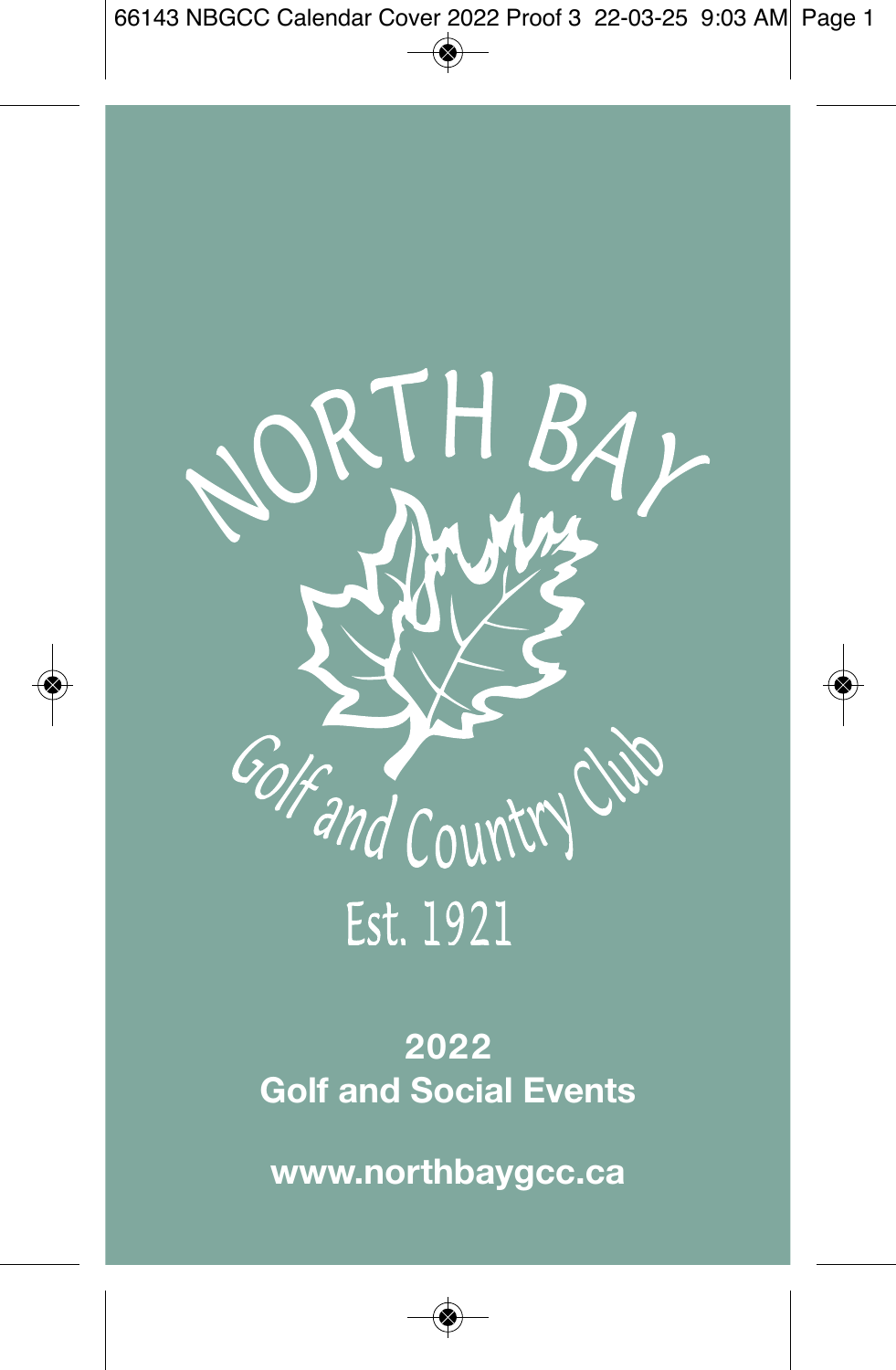# **2022 MeMbership rates**

| (HST Included) |
|----------------|
|                |
|                |
|                |
|                |
|                |
|                |
|                |

#### *Intermediates (19-25):*

| Golfer-Non-Student  \$ 1100.00 |  |
|--------------------------------|--|

#### *Juniors:*

| Golfer-Member's Child \$ 450.00 |  |
|---------------------------------|--|
|                                 |  |



**www.northbaygcc.ca**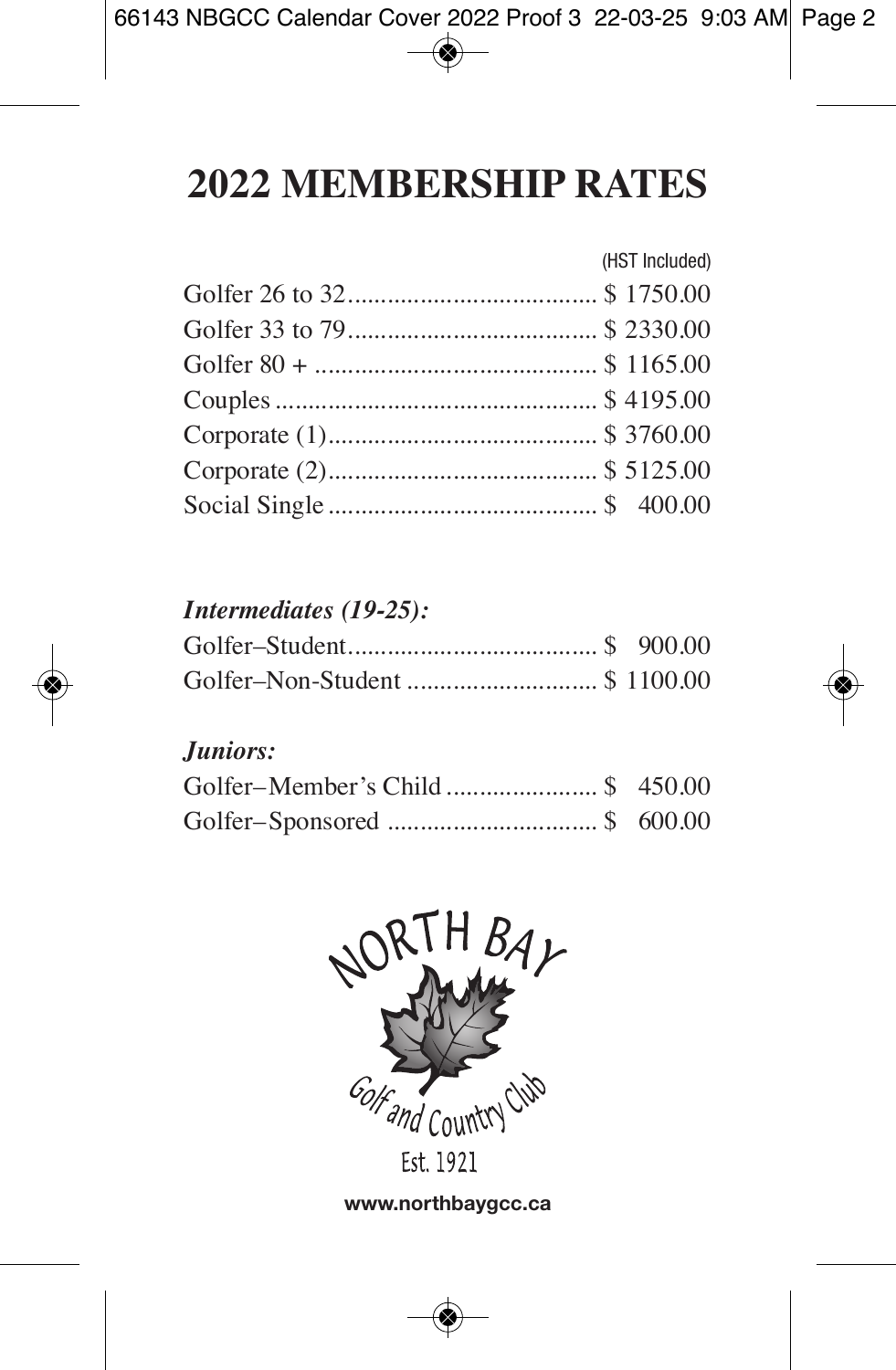# **NORTH BAY GOLF & COUNTRY CLUB**

This year, we are entering our 101st year as the North Bay Golf and Country Club. Established in 1921, our members should be very proud to belong to one of the oldest clubs in Northern Ontario.

The North Bay Golf Club is a private club owned by shareholders and governed by an elected Board of Directors. In 1921, a group of golf enthusiasts formed the NBG&CC and had engaged Stanley Thompson the renowned Canadian designer to layout the new course on what was once farm land originally owned by the Macintosh family. Prior to Thompson's involvement, it was said these enthusiasts, despite no formal golf course had "hit the ball" along this pastureland for many years prior to 1921.

Designed by Stanley Thompson, one of the classic figures of North American golf course, Thompson had a flair for features on a massive scale. He was not averse to sculpting the earth along vast dimensions in search of generous playing areas and diverse angles of approach. Consistent with his designs of boldly shaped layouts and breathtaking courses the North Bay Golf and Country Club was designed using many of the land's natural terrain.

Once formally established as a private club, the next step was to form the body of directors to oversee the operation. The first president of the NBG&CC was Senator George Gordon and the first club professional hired was George Smail.

The original nine holes spanned 2800 vards and were ready for play in 1923. The second nine did not open until 1966. With seasonal renovations, and a strong commitment from members giving of their labour, resources and donations the course has evolved into one of the finest eighteen hole challenges in the North.

For the golfer, water comes into play on at least 13 of the 18 holes and first time players often comment on the individuality presented by each hole the 6300 plus yard, par 72 layout. The play demands well placed shots instead of the long ball.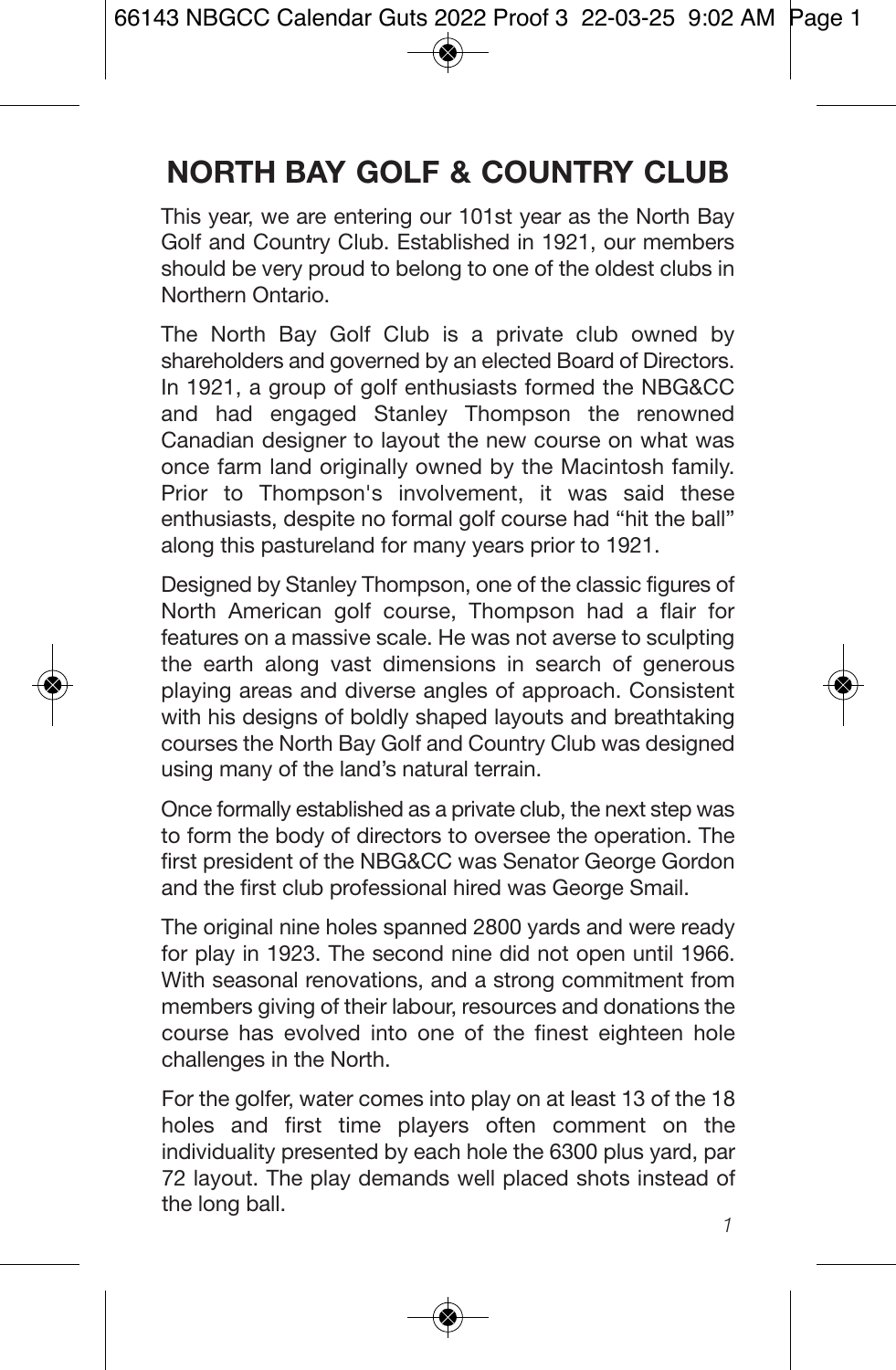## **TEE TIMES**

All Tee Times may be booked two days in advance with a maximum of two tee times per call. Golf will be regulated by the principle that we make the best possible use of the golf course. The Pro Shop / Starters reserve the right to implement the following practices:

- **Singles or twosomes will be placed with other members to fill out a foursome.**
- The Pro Shop staff and starter will have the responsibility to ensure that, whenever possible, all starting times are filled with foursomes.
- **Tee times made with dummy names and no shows will be recorded and if this is a reoccurring practice appropriate action will be taken against the offending Member.**
- The Pro Shop staff will have complete starting time control. Members and guests must register with the Pro Shop prior to teeing off during Pro Shop hours.
- Golfers should be ready to play 15 minutes prior to their booked tee time.

### **RESERVED HOURS & RESTRICTED HOURS OF PLAY**

#### **MEN ONLY**

Reserved Hours: Thursdays 6:00 p.m. Shotgun

#### **LADIES ONLY**

Reserved Hours: Tuesdays 6:00 p.m. Shotgun

#### **JUNIORS**

No teeing off between 3:30 p.m. and 6:00 p.m. on weekdays. On weekends and holidays, no teeing off before 3:00 p.m. – 2:00 p.m. at the discretion of the Pro Shop/Professional.

#### **SPECIAL EVENTS & TOURNAMENTS**

Refer to Website: www.northbaygcc.ca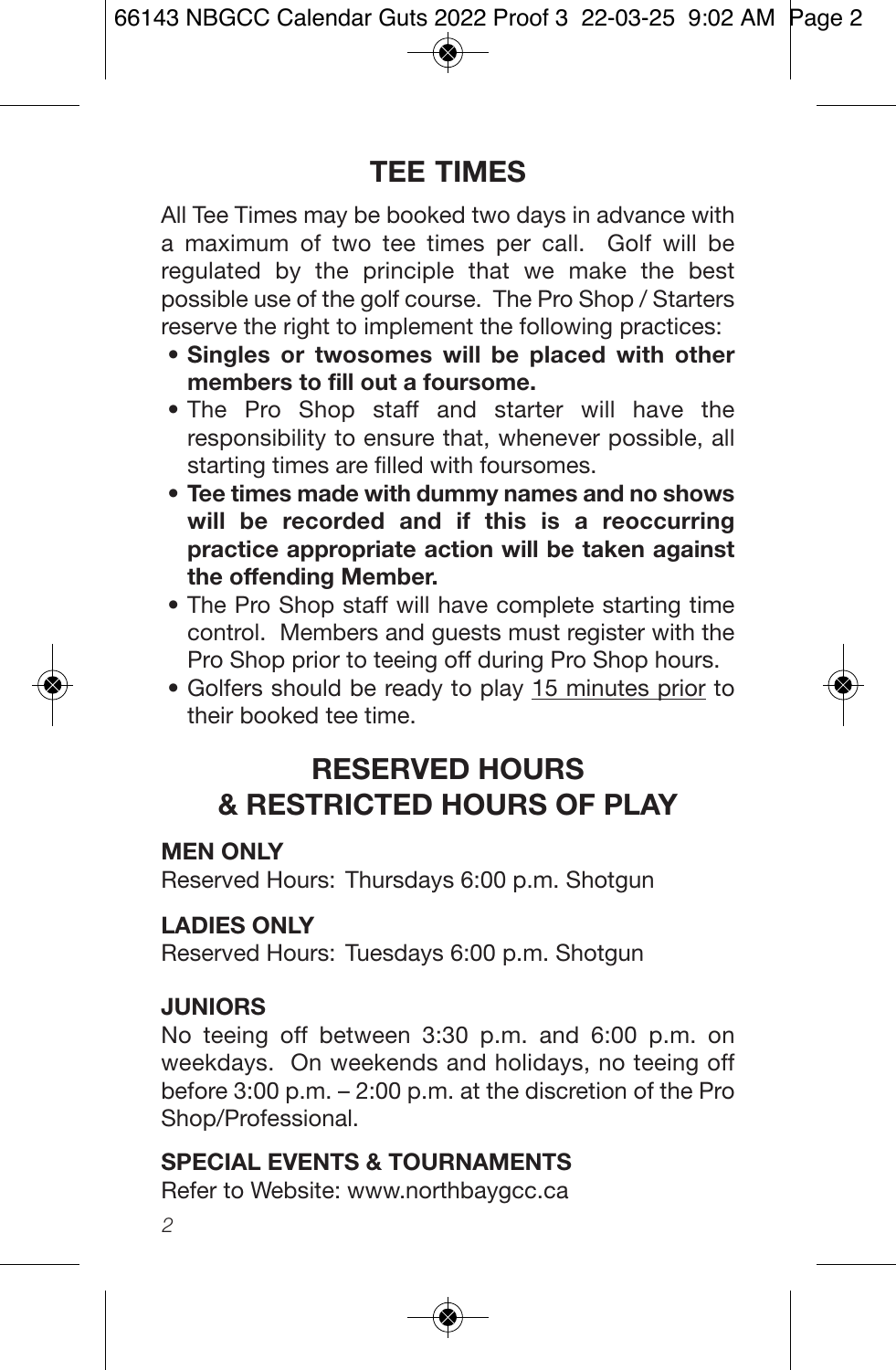### **POWER CART RESERVATIONS**

Please reserve power carts in advance of playing day by contacting the Pro Shop. These are reserved on a first come, first served basis.

#### **2022 BOARD OF DIRECTORS**

| Jordie Leggett  Course Chairman / Vice President |
|--------------------------------------------------|
|                                                  |
|                                                  |
|                                                  |
|                                                  |
|                                                  |

#### **2022 MEN'S EXECUTIVE**

#### **2022 LADIES' EXECUTIVE**

| Past President & Tournament Chair  Sylvia Taus     |
|----------------------------------------------------|
|                                                    |
|                                                    |
|                                                    |
| Co-Captains  Louise Reilly-Moore & Lindsay Wellard |
|                                                    |
|                                                    |
| Sponsorship & Prizes (Ladies' Night)  Kim Lepkan   |
|                                                    |
| Invitational  Executive / Golf Professionals       |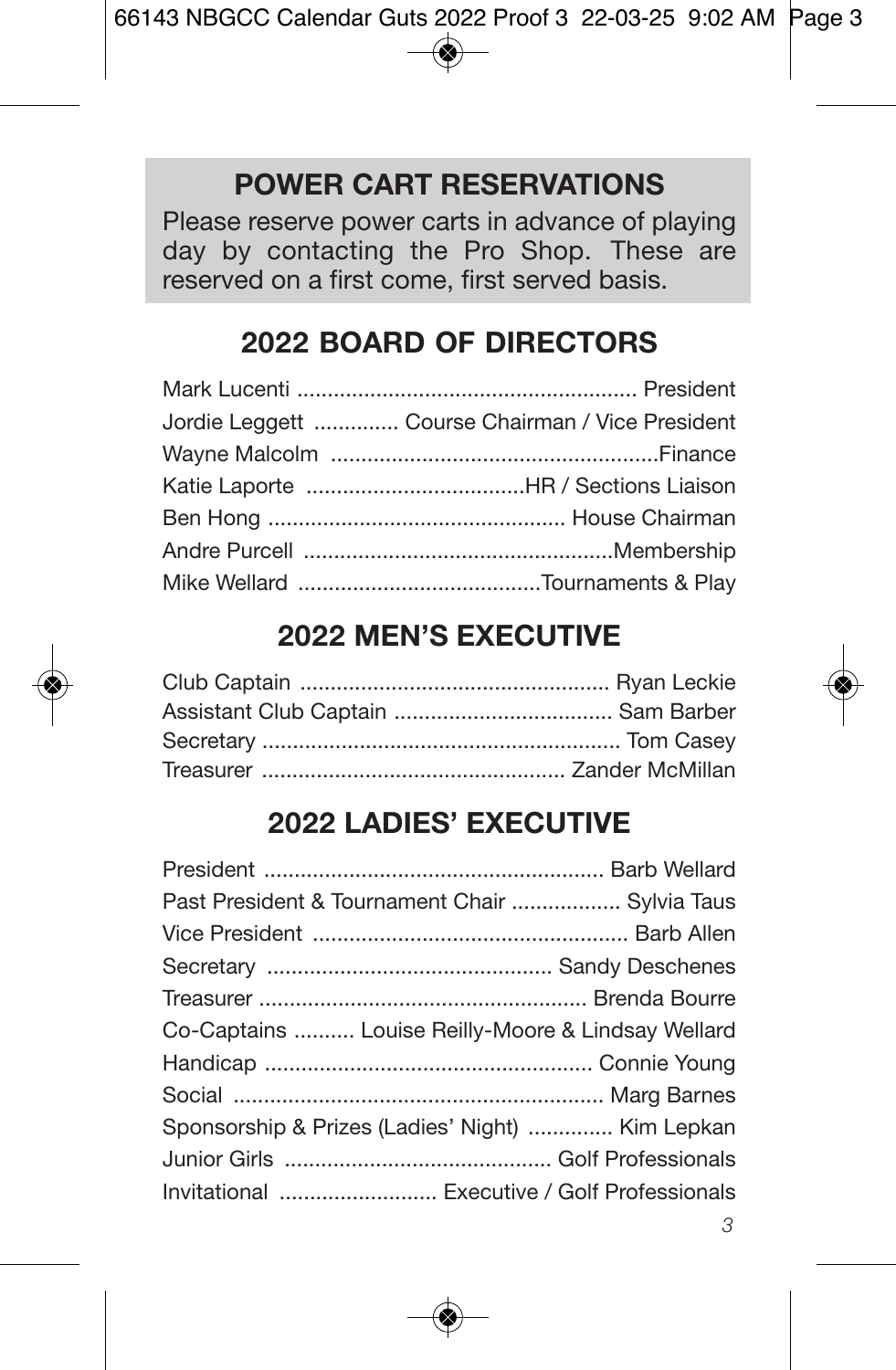# **MEMBER & GUEST CODE OF CONDUCT**

Only those who are members in good standing, or who are guests of such members shall be entitled to use the clubhouse, course or grounds. The rights of any member to the privileges of the Club shall co-exist with the period of his or her membership. All members are to be bound by the by-laws and by the rules and policies of the Club. These policies are available in the main office.

## **BOARD OF DIRECTORS**

All matters pertaining to the conduct of the Club are dealt with from time to time by the Board of Directors or by the various committees appointed by the Board in the exercise of its powers.

The Board of Directors consists of 7 members elected for a term of two years on a rotating basis. Vacancies on the Board of Directors are filled by an election held at the annual shareholders meeting or by appointment by the Board of Directors if resignations occur within the term of office.

The Board of Directors may make rules, regulations and policies that are binding on all members of the Club.

## **ALCOHOL POLICY**

The North Bay Golf and Country Club employees who fall under the category of Commercial Hosts must adhere to the Liquor Consumption Policies set out by the Senior Management and Board of Directors.

All personnel must be Smart Serve certified and be fully knowledgeable of the Liquor Licence and Occupiers' Liability Acts. The staff is not allowed to sell, or supply liquor to be sold, or supply to any person, who is or appears to be intoxicated. Our policy is highlighted by a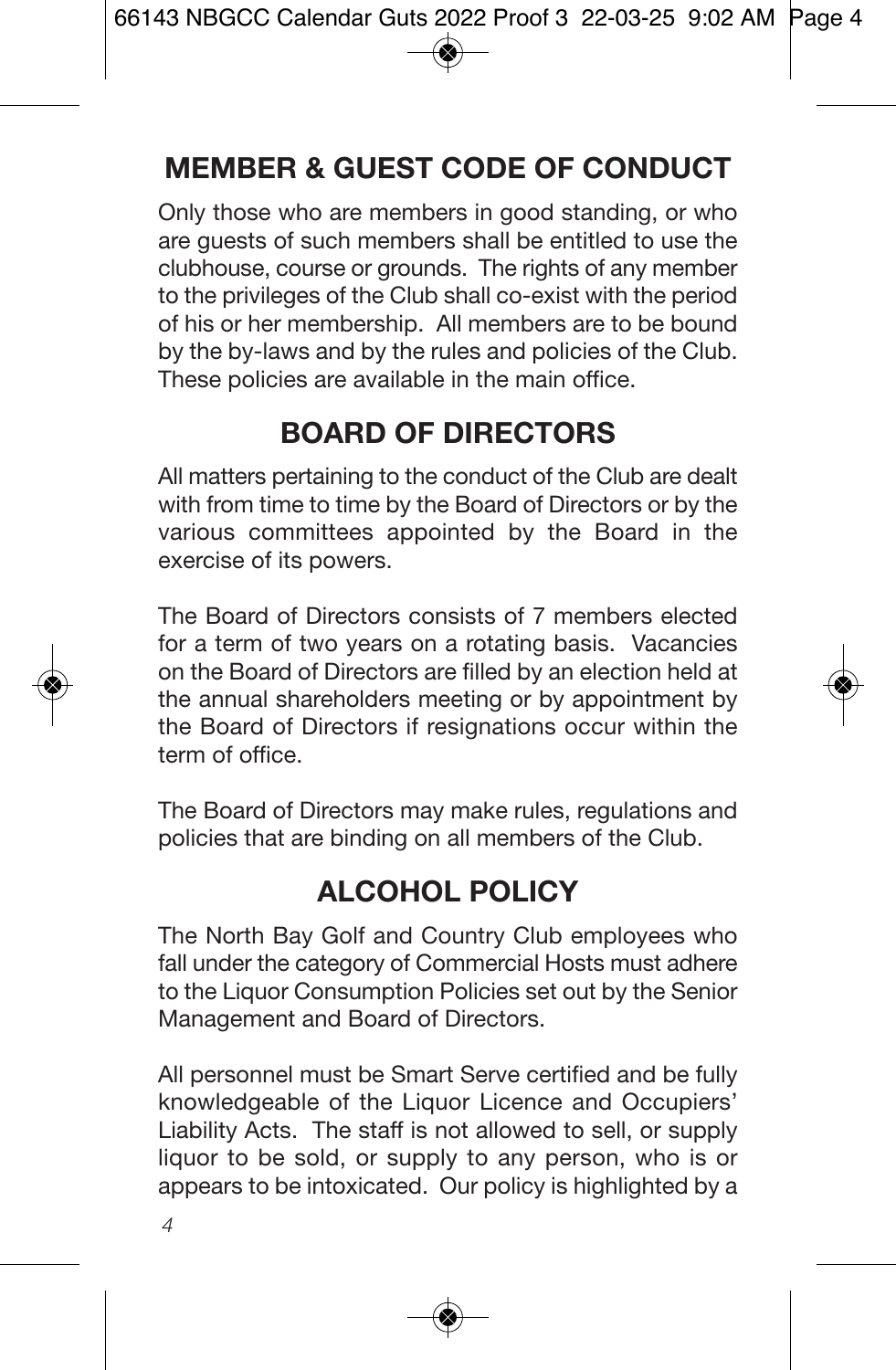## **ALCOHOL POLICY** (cont'd)

rating system that assists in monitoring someone's alcohol consumption. Staff members will maintain a high level of observation and supervision on all patrons of the North Bay Golf and Country Club.

Absolutely no member or guest of the North Bay Golf and Country Club will be permitted to drink and drive. Taxicab numbers and phones are available throughout the clubhouse.

A copy of our policy is available in our main office. These policies are fully endorsed by the Senior Management and Board of Directors of the North Bay Golf and Country Club.

## **GUEST PRIME TIME POLICY**

(1:1) Ratio Member:Guest during Prime Time:

| Tuesday   | 11:00 a.m. $-6:00$ p.m.   |
|-----------|---------------------------|
| Wednesday | 11:00 a.m. $-6:00$ p.m.   |
| Friday    | 11:00 a.m. $-6:00$ p.m.   |
| Saturday  | $6:30$ a.m. $-11:00$ a.m. |
| Sunday    | $6:30$ a.m. $-11:00$ a.m. |
| Holidays  | 6:30 a.m. $-11:00$ a.m.   |

During these designated Prime Times, member will be permitted to bring 1 (one) guest only. This eliminates a member bringing 3 (three) quests during these times.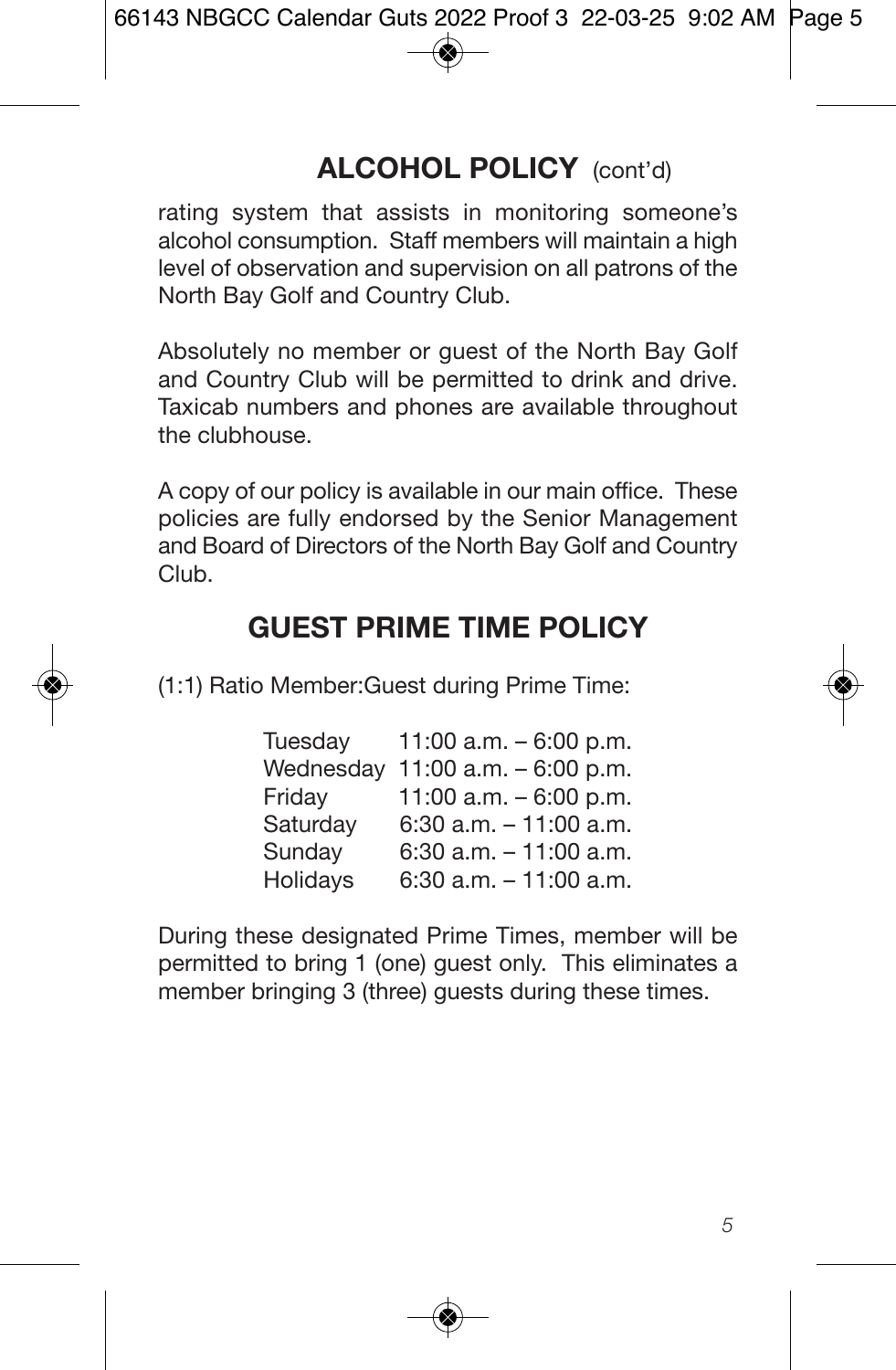- Any Member in Good Standing may introduce guests to the privileges of the Club.
- The member introducing a guest to the privileges of the Club shall be liable for any debt, which said guest might incur to the Club and for any damages done by such guest to the Club property.
- Any guest whose fees and charges are not covered by the member may sign up to be a "Member for the day". Credit card information will be taken and the guest will be given a temporary account to which they can assign all their charges.
- **Playing privileges for guests are limited to 3 occasions per golfing season with the exception of those who live beyond a 100 km radius or current members in good standing of other private clubs where no restriction is imposed.**
- **3 Packs of Green Fees are reserved for FAMILY of members only! Each family member is allowed one Family 3-Pack per golf season. Each member will be required to check in with the pro shop and register his or her family member for a 3-Pack.**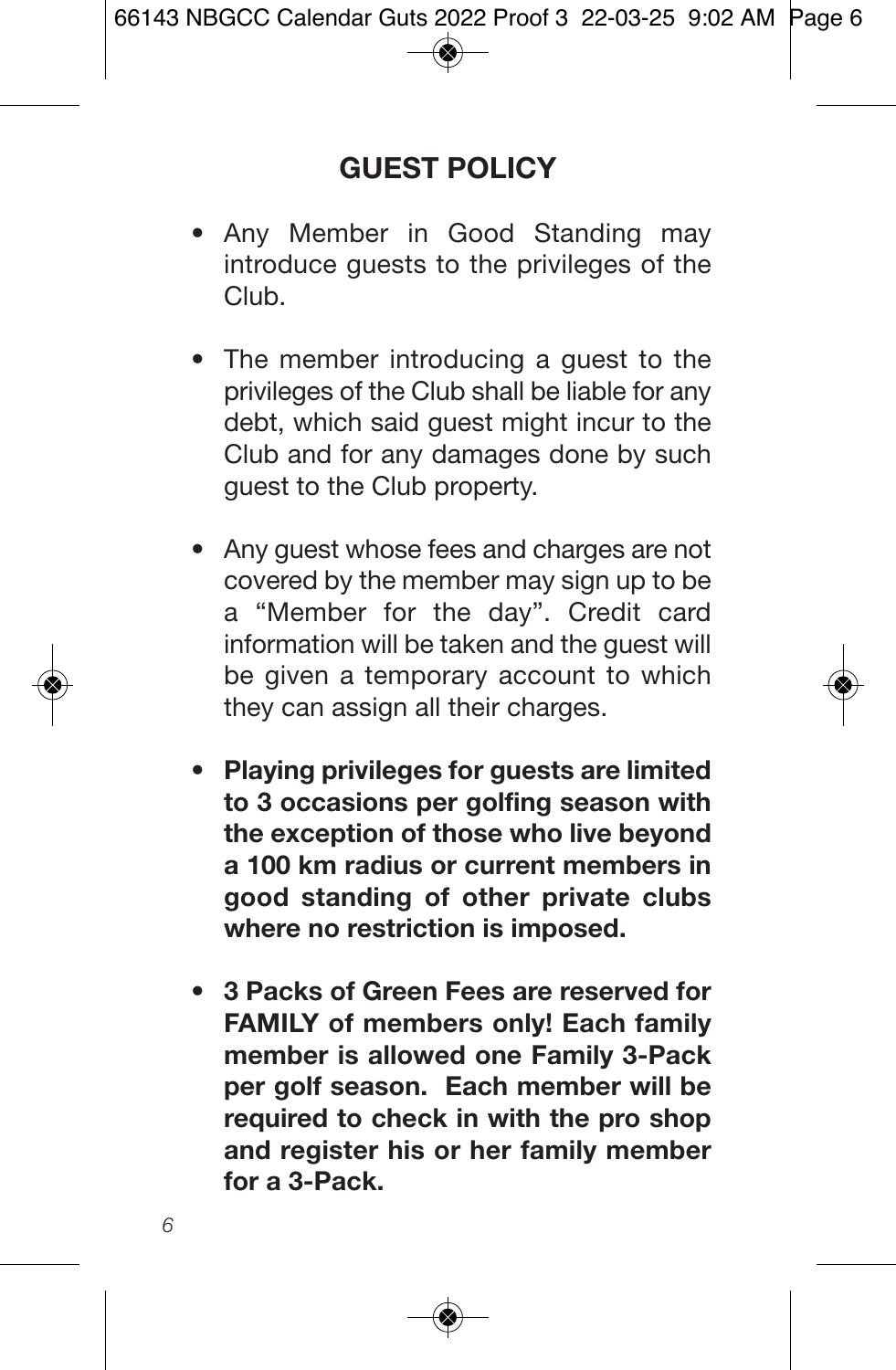### **DRESS CODE**

Dress must conform to Club standards at all times. Men and Ladies who are not properly attired will not be permitted on the golf course. Golf shoes must be worn on the golf course. **Members shall be responsible for the dress of their Guests.**

| Golf Shoes: The North Bay Golf Club has adopted a |
|---------------------------------------------------|
| "Soft Spike" only standard for all golf           |
| shoes worn here on course property.               |

Headwear: Headwear must be worn on forward.

## **DRESS FOR DINING ROOM**

All members and all guests must be properly attired. The same dress codes apply to the dining room as they do to the course. Men will remove their hats, caps or visors when seated in Dining Room.

**Final decisions on dress code will be made at the discretion of the senior management.**

## **MEN**

Shorts must be tailored with socks of any length. **Jeans (denim of any kind), beachwear and casual attire are not permitted. Shirts must be worn at all times, must have a collar or a turtle/mock neck and be tucked into trousers.**

# **LADIES**

Shorts and skorts must be tailored golf attire. Golf shirts or tailored blouses are required. Sleeveless shirts with collars or collarless shirts with sleeves are acceptable.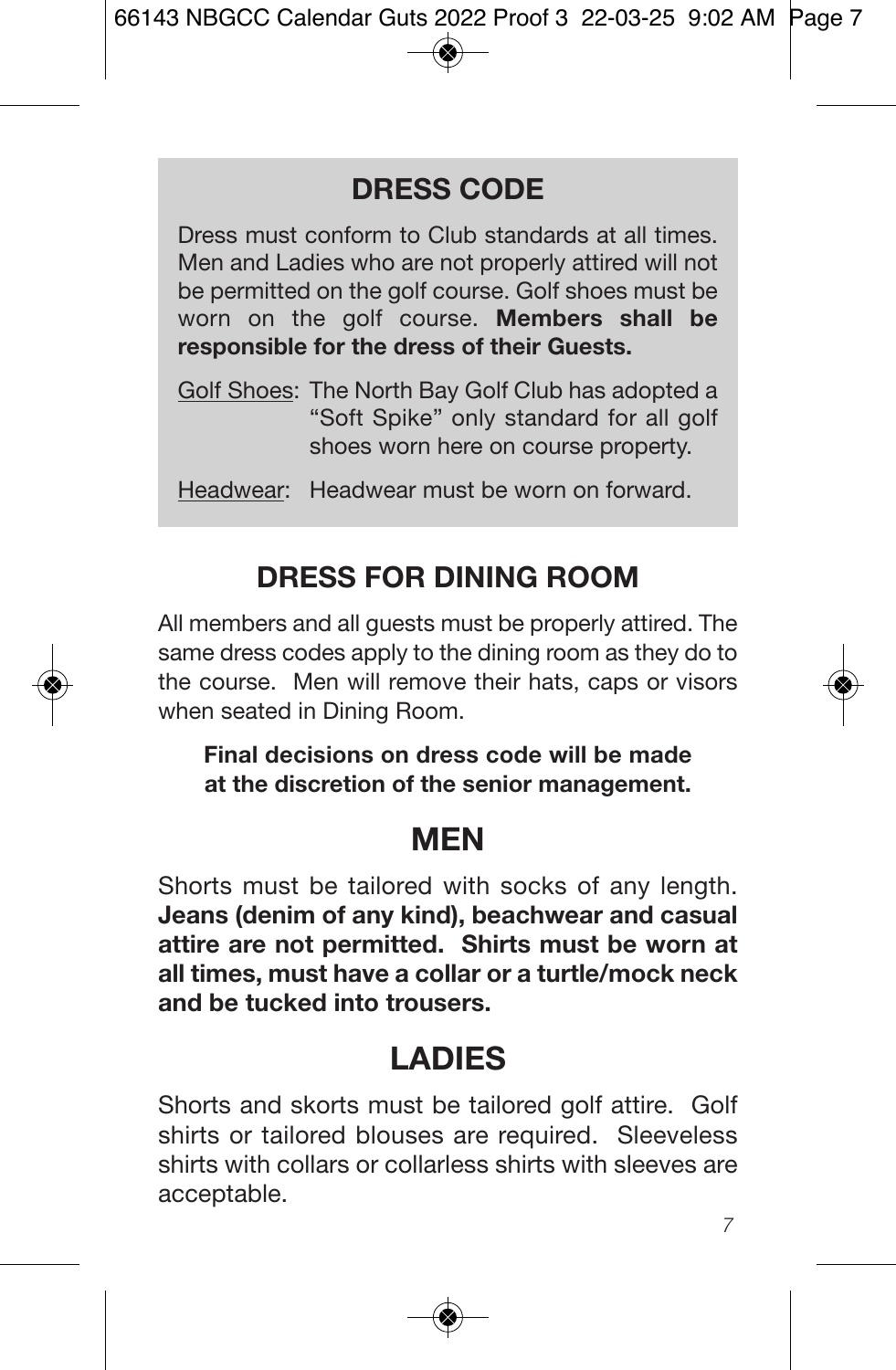# **MEMBERSHIP PAYMENT**

#### **(Please note new payment deadline dates for 2022)**

Members must have made payments in full including all outstanding balances from the previous golf season as of the following dates in order to be extended playing privileges.

#### **PAYMENT OPTION 1:**

| Due Date April 1, 2022   | Pay 100% of total dues,<br>plus full outstanding<br>balance from previous<br>golf season          |
|--------------------------|---------------------------------------------------------------------------------------------------|
| <b>PAYMENT OPTION 2:</b> |                                                                                                   |
| Due Date April 1, 2022   | Pay 50% of total dues,<br>plus full outstanding<br>balance from previous<br>golf season           |
| Due Date May 1, 2022     | Pay remaining 50% of<br>total dues (this option<br>will include an<br>administration fee of \$30) |

All accounts may be settled by e-Transfer, cash cheque, debit or credit card. Please note that e-Transfers are to be sent to payments@northbaygcc.ca and all credit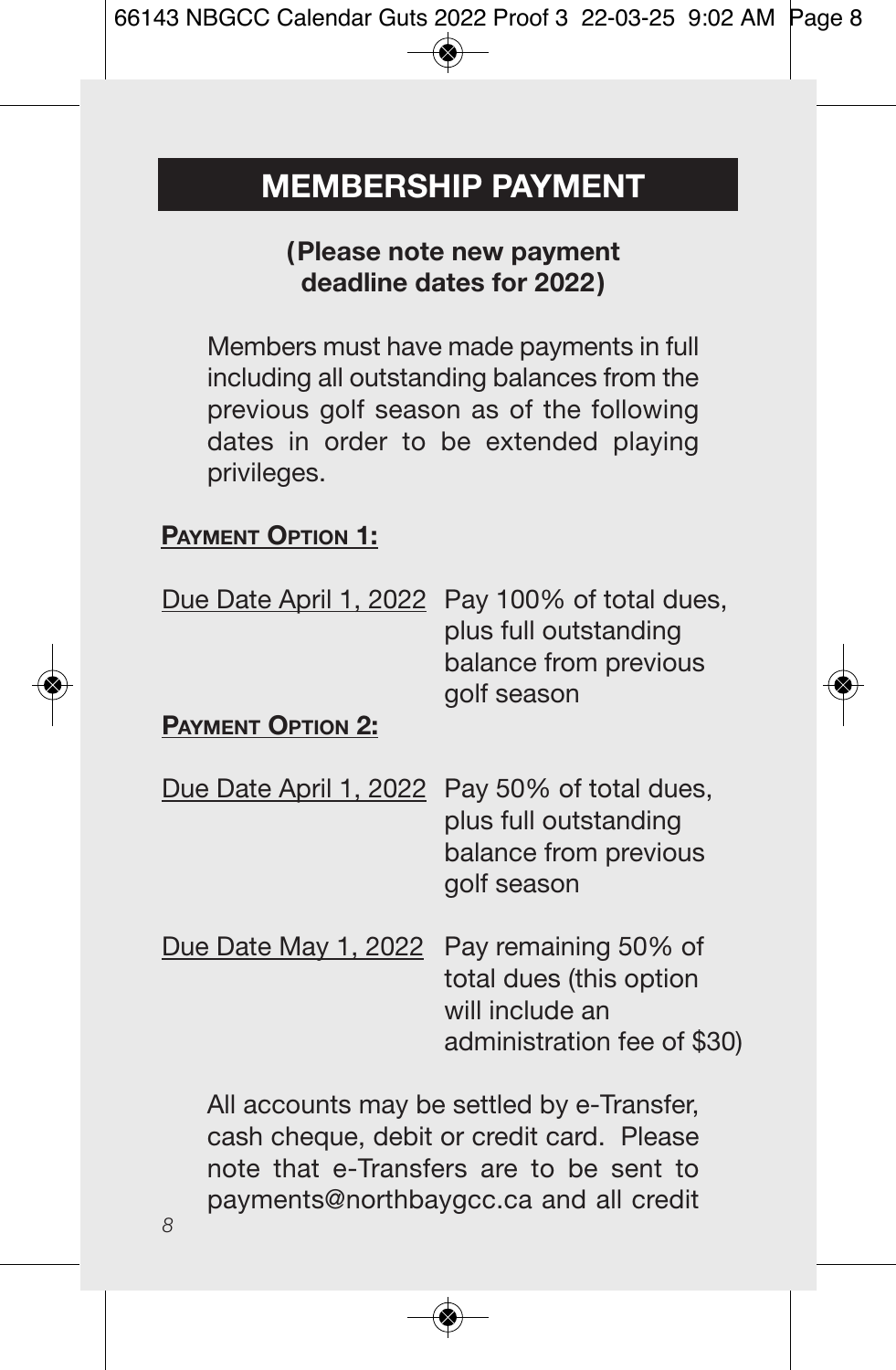card transactions will be subject to a 3% surcharge. Please contact Matt Fagan (matt@northbaygcc.ca or 705-472-7270) to arrange your payment.

#### **TERMS AND CONDITIONS**

Each Member will have immediate access to their account statement via the TEE ON management POS system by clicking on Recent Activity. These statements will indicate all transactions for purchases from the Pro Shop and Food and Beverage areas of the North Bay Golf and Country Club. Any discrepancy to your account must be brought to the attention of the Operations Manager no later than 15 days from the disputed transaction date. The North Bay Golf and Country Club expects payment within 30 days of this statement being posted. There will be a 2% interest charge per month (24% per annum) calculated from the due date until the full payment is received. Delinquent accounts may result in suspension of account and playing privileges. In the event of collection proceedings, you will be responsible to pay all costs of said collection.

Please be advised that the North Bay Golf and Country Club is not responsible for lost or stolen articles.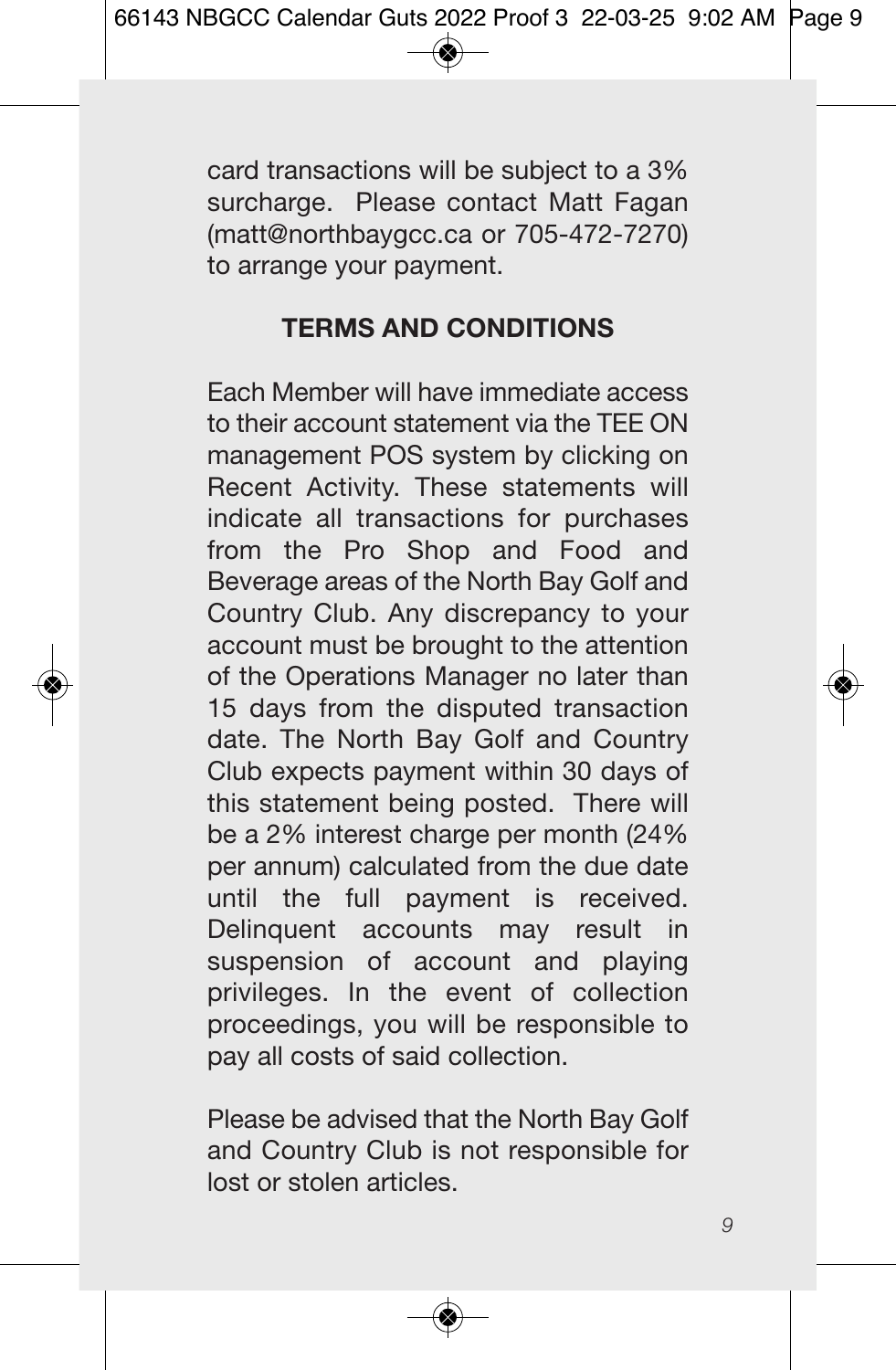# **PAYMENT OF HOUSE ACCOUNTS**

A house account requires members to provide valid credit card information that will be kept on file. In some cases, a limit may be placed on your account at the discretion of the Board of Directors and Operations Manager.

**The member will sign a pre-authorization that will allow the club to charge the member's credit card for any and all balances, including interest, that may exceed 30 days.**

To keep our receivables at a minimum, stricter guidelines have been implemented and will be enforced to control each member's account.

**After 30 days, the Board will review members' receivables and red-flag any concerns that may arise.**

**After 60 days, if no substantial payment has been made by the member, he /she will be contacted and his /her charging privileges will be suspended.**

**If after 75 days, no substantial payment has been made by the member, he /she will be contacted and his /her playing privileges will be suspended.**

House minimum charges apply to food & beverage purchases only and do not apply to the Pro Shop.

#### **CREDIT CARD USE:**

**Any credit card transaction will be subject to a 3% surcharge.**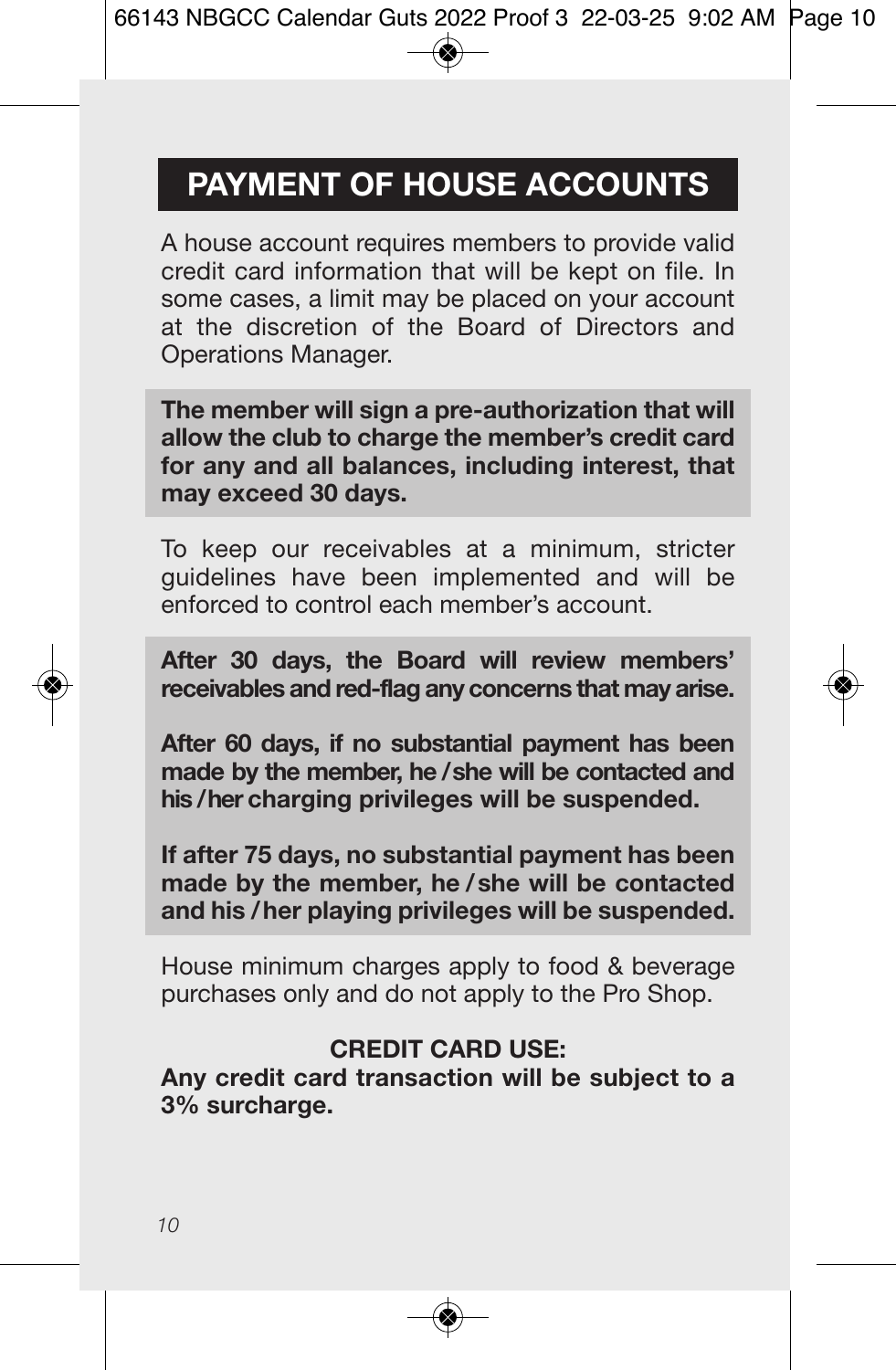# **MEMBER AUTO GRATUITY POLICY**

15% Gratuity on all food and beverage purchases. (No Gratuity will be applied on window food/non alcoholic beverage purchases and any food/non alcoholic beverage purchase from the Grab N Go.

# **METHODS OF PAYMENT POLICIES**

- Member(s) and guest(s) may only use member's account at all point of sale terminals.
- Members may pay their accounts in main office using Debit, E-Transfer, Credit Card (subject to 3% surcharge), Cash or Cheque.

# **ACCESS MEMBER ACCOUNT INFO ONLINE**

- Step 1. Go to website: northbaygcc.ca
- Step 2. Click on TEE ON tab
- Step 3. Key in member number into user name *(i.e. NBGC 0000)*
- Step 4. Key in password golf for initial entry *(you may change your password at your discretion)*
- Step 5. Click on desired dated statement or recent activity button.

# **CLUBHOUSE**

# **INSURANCE**

The Club is not responsible for golf equipment, cash or personal belongings of members or their guests and does not carry any insurance for loss by members and guests. Members are advised to ensure they are covered by their own personal insurance policies. The Club does not accept responsibility for any damage or injury sustained by members or guests on or about the Club premises.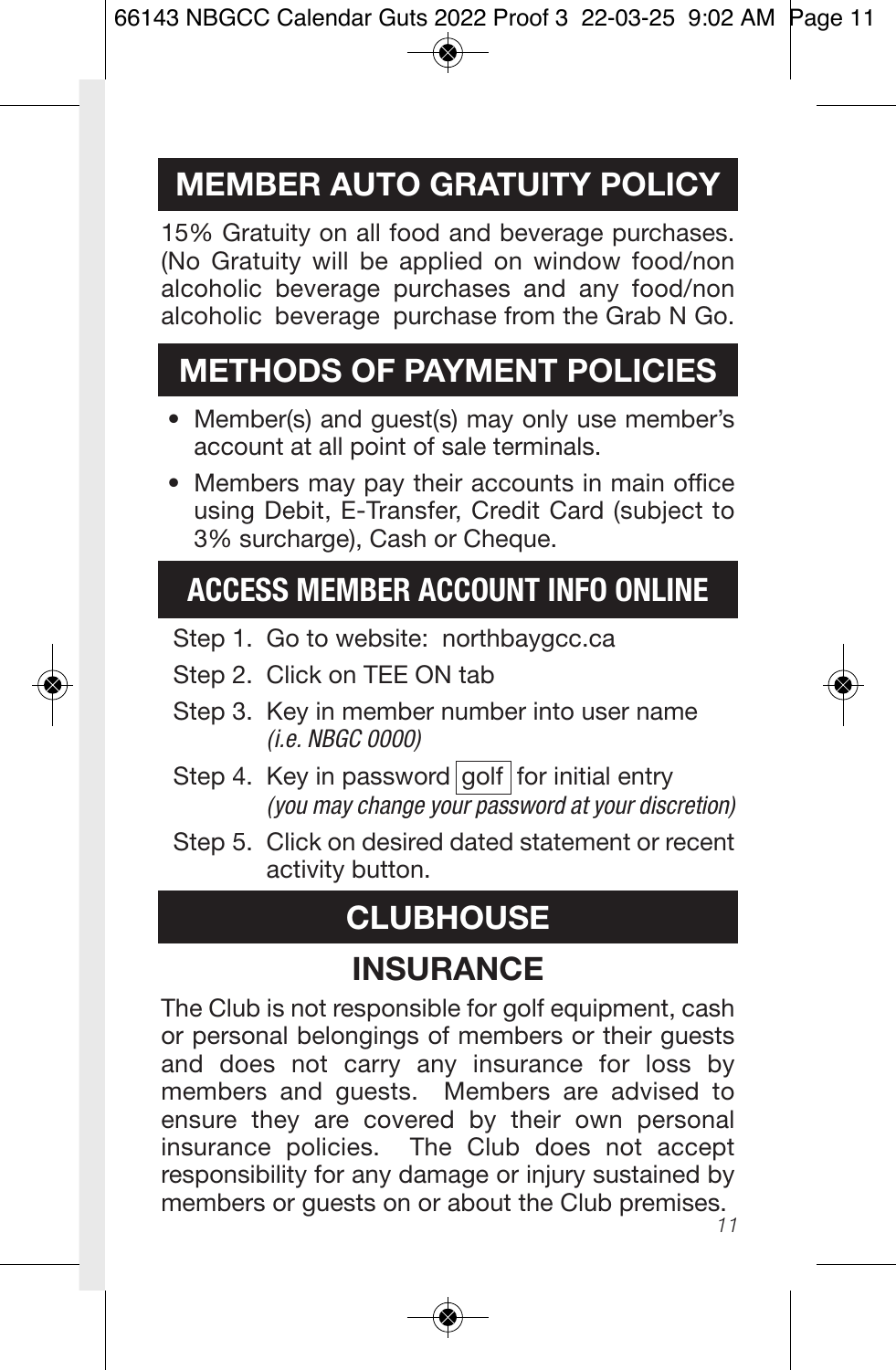# **TELEPHONES**

Telephones are provided for the convenience of the Members and should be used for brief local calls only.

# **LOCKER ROOM**

Do not leave valuables or money in your locker at any time. Do not remove bath towels from the locker rooms. The Club will provide members with limited amenities to be used on site as required. The Club is not responsible for loss of personal property in the Clubhouse.

## **NEW MEMBERS**

Please coordinate a welcome meeting with Matt Fagan in order to review all policy and procedures of the Club.

# **RULES OF PLAY**

The rules of play shall be as approved by Golf Canada, except where local rules are stated on authorized signs on the course.

## **PACE OF PLAY**

**Members and guests are REQUIRED to play golf in 4 HOURS AND 1 MINUTE and / or keep up with the group in front of you and not hold up the groups behind you.**

#### **Golfers MAY NOT:**

- 1) Take more than the allotted 3 minutes to look for a lost golf ball set out by the GAO/Golf Canada.
- 2) Take more than the allotted per hole timeline set out by the GAO/Golf Canada pace of play standards for the NBG&CC on page 14 of this booklet.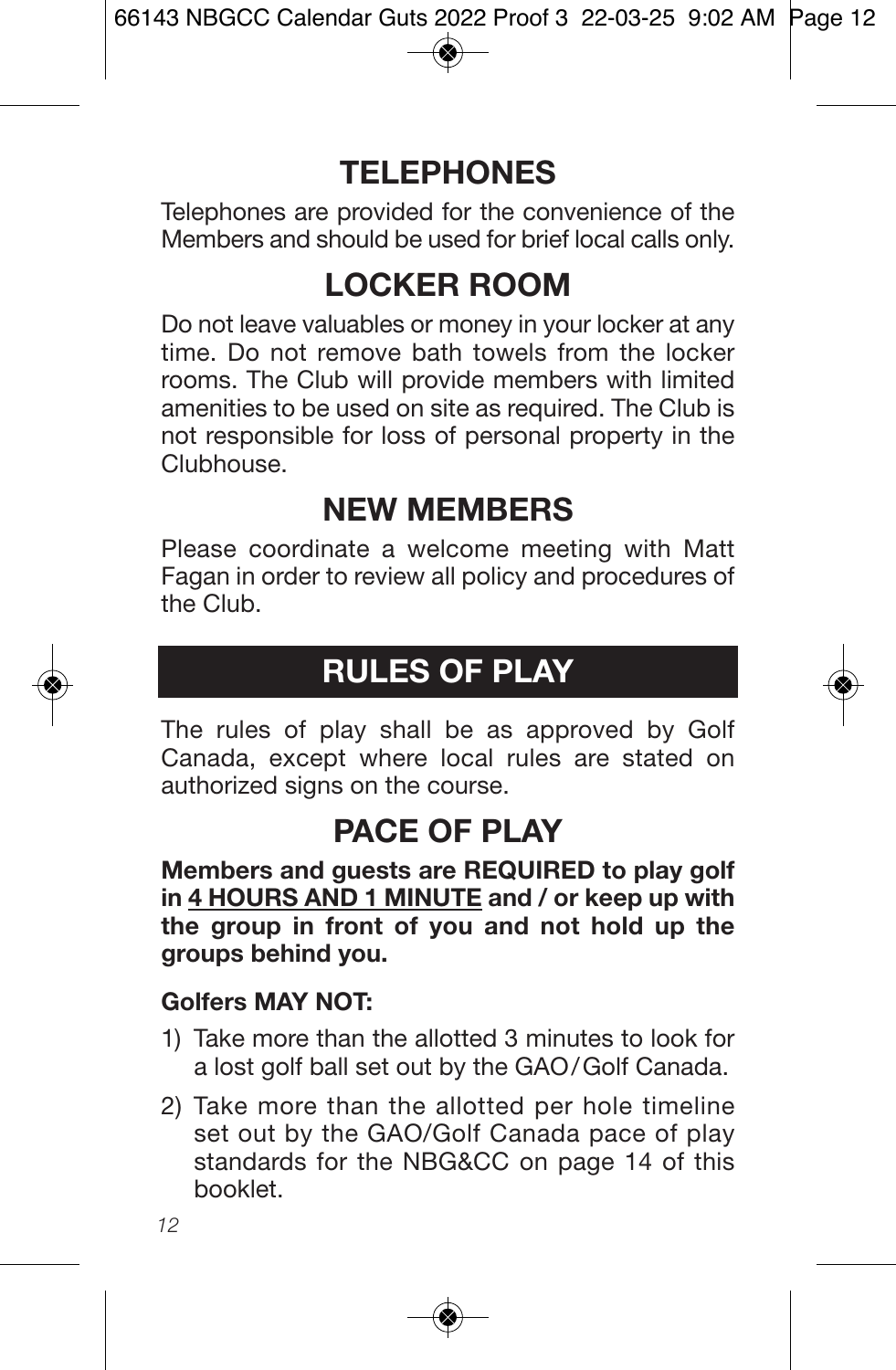- 3) Perform any acts which may cause a delay to play (e.g. practice putting).
- 4) Conduct themselves in any matter which violates golf etiquette or club policy such as destruction of property, fighting or **verbal abuse of employees and fellow golfers**.

## **PROCESS TO IMPROVE PACE OF PLAY**

## **TAG MARSHALL**

- Each group will be assigned a Tag Marshall Portable GPS (Please return at the end of your round).
- Tag Marshalls will be monitored by the Pro Shop and Starter each day. If you and your group do not adhere to our strict pace of play, the GPS will provide objective information to our staff and may require them to visit you on the course.
- Staff will provide pace of play information to your group and will request you:
	- 1. To pick up your pace
	- 2. To step aside and let group thru; or
	- 3. To leave the course immediately
- In the event that "slow play" becomes a pattern for an individual or group, further disciplinary actions will be enforced.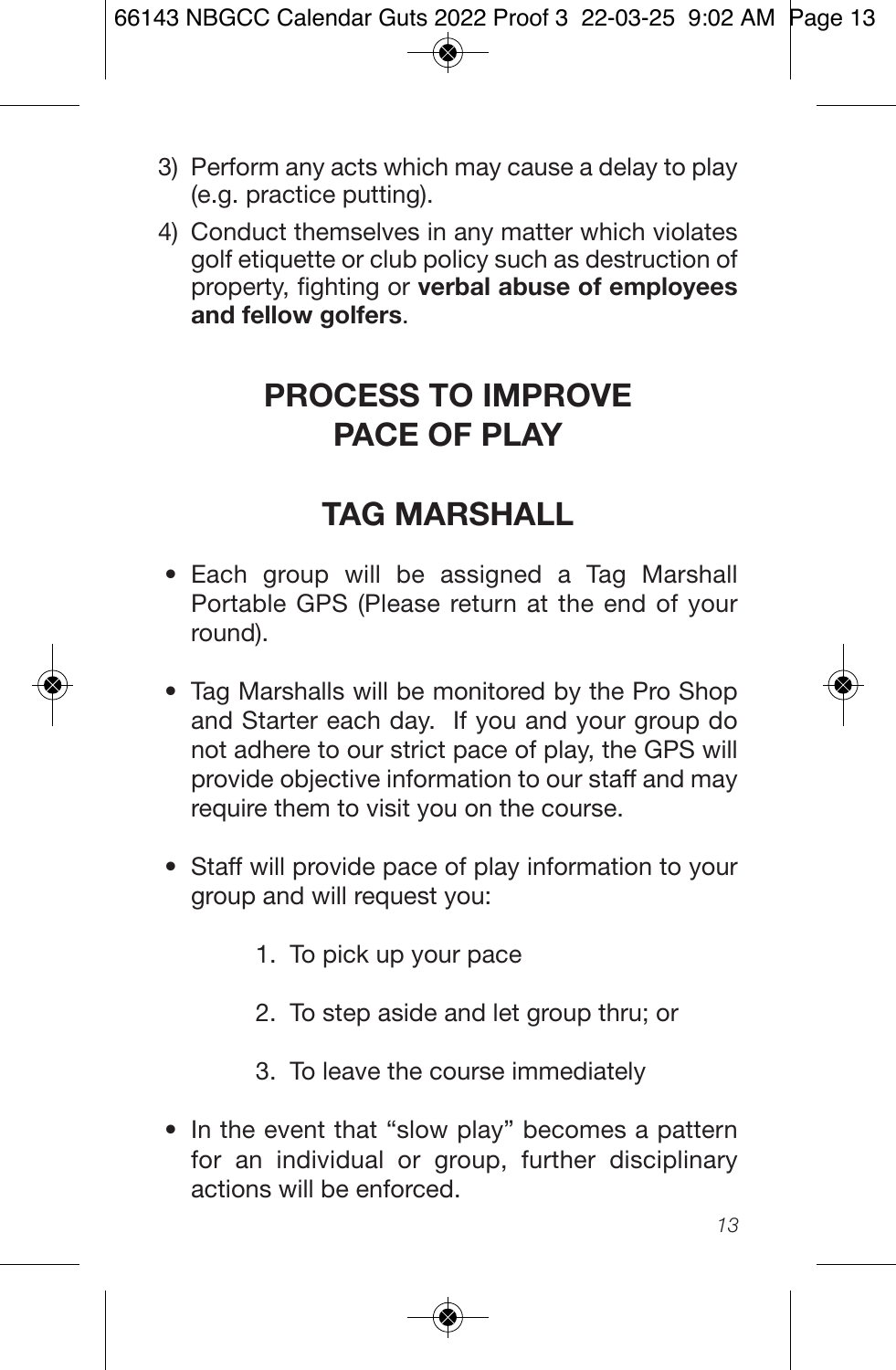| <b>GAO PACE RATING (NBG&amp;CC White)</b> |               |                                                     |  |  |  |
|-------------------------------------------|---------------|-----------------------------------------------------|--|--|--|
|                                           | Hole Time Par | Hole Time Par                                       |  |  |  |
| 1                                         | 16            | 10<br>13                                            |  |  |  |
| 2                                         | 10            | 11<br>16                                            |  |  |  |
| 3                                         | 13            | 12<br>9                                             |  |  |  |
| 4                                         | 14            | 14<br>13                                            |  |  |  |
| 5                                         | 15            | 14 14                                               |  |  |  |
| 6                                         | - 16          | 15 14                                               |  |  |  |
| 7                                         | 9             | 16<br>10                                            |  |  |  |
| 8                                         | 13            | 17<br>17                                            |  |  |  |
| 9                                         | 14            | 18<br>14                                            |  |  |  |
| 2:00 Front Nine                           |               | 2:01 Back Nine                                      |  |  |  |
|                                           |               | <b>GAO PACE RATING TOTAL TIME 4 Hours 01 Minute</b> |  |  |  |

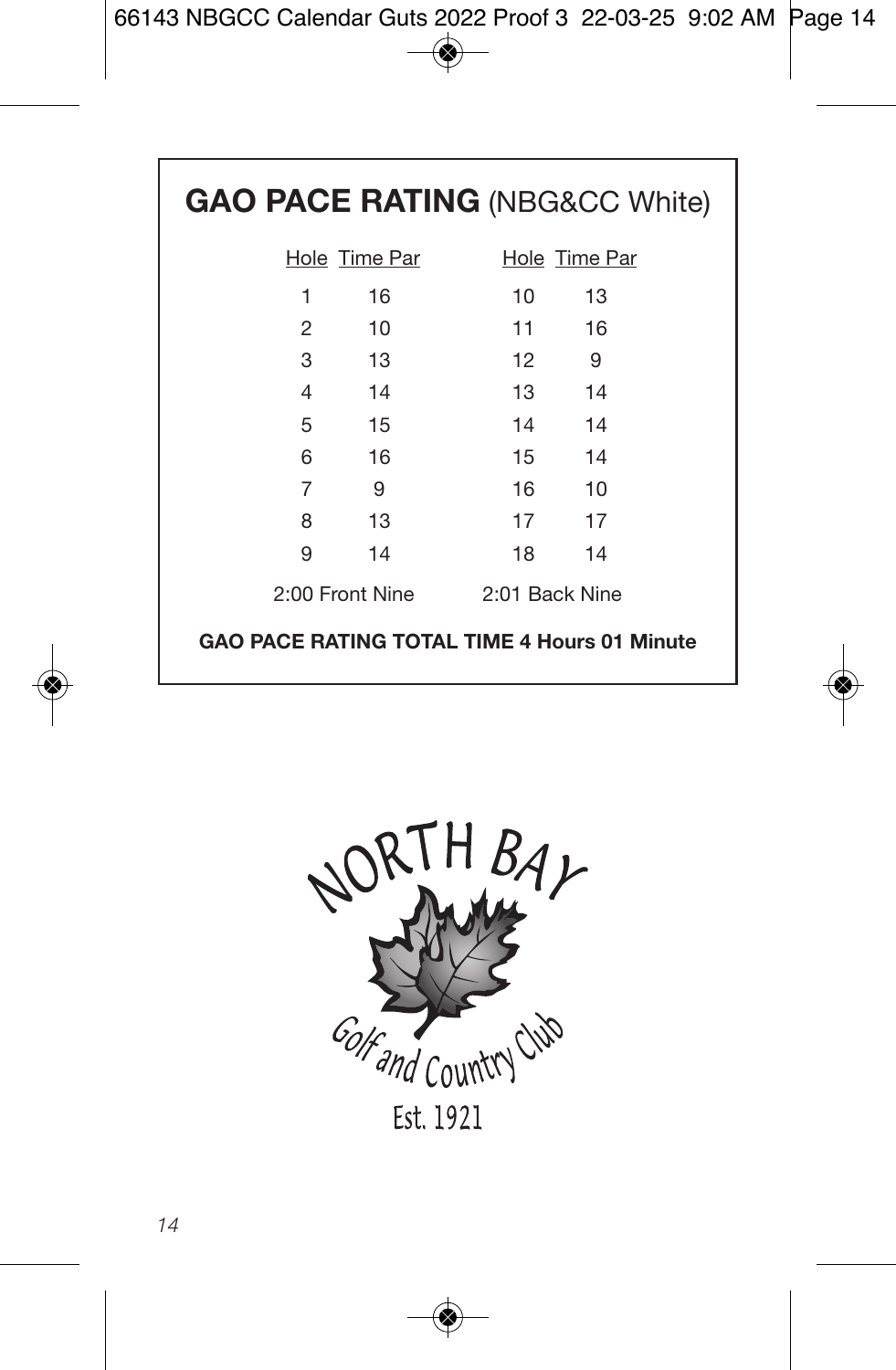## **GOLF ETIQUETTE**

In all private golf clubs there are a number of rules of etiquette and procedures which should be observed by each member for the benefit of the membership as a whole. Listed below are a few of the important rules each member should be aware of and adhere to.

**Damage to Green or Tee Deck** – If a green or tee deck is damaged by a member/guest it must be reported to the proshop immediately. Subsequent discipline will be administered by the PGA of Canada Professional. If (an) individual(s) does (do) not report the incident and he/she is found guilty of this damage, an immediate suspension will be given (length to be determined).

**Repair Ball Marks on Greens – A properly repaired ball mark will heal in three days. If not properly repaired within one half-hour, it will take approximately five weeks to heal. There is only one way to properly repair a ball mark. First, that little ball divot that may be taken out of a green when a ball lands, if replaced will not grow; throw it away. Second, when making a repair, lift any turned down grass up, then work from outside the pitch mark in towards the centre. Do not dig up the centre, this will leave a patch of mud or bare earth. If in doubt of the repair method, ask your Golf or Greens staff for a demonstration.**

**Replace All Divots Taken Out of the Turf** – Divots not replaced exactly as taken, and not pressed into place, will leave damage to the turf. Take care to replace the divot so that it fits the divot hole properly.

**Golf Shoe Marks on the Greens** – Do not drag or pivot your feet on the greens; this tears and damages the turf.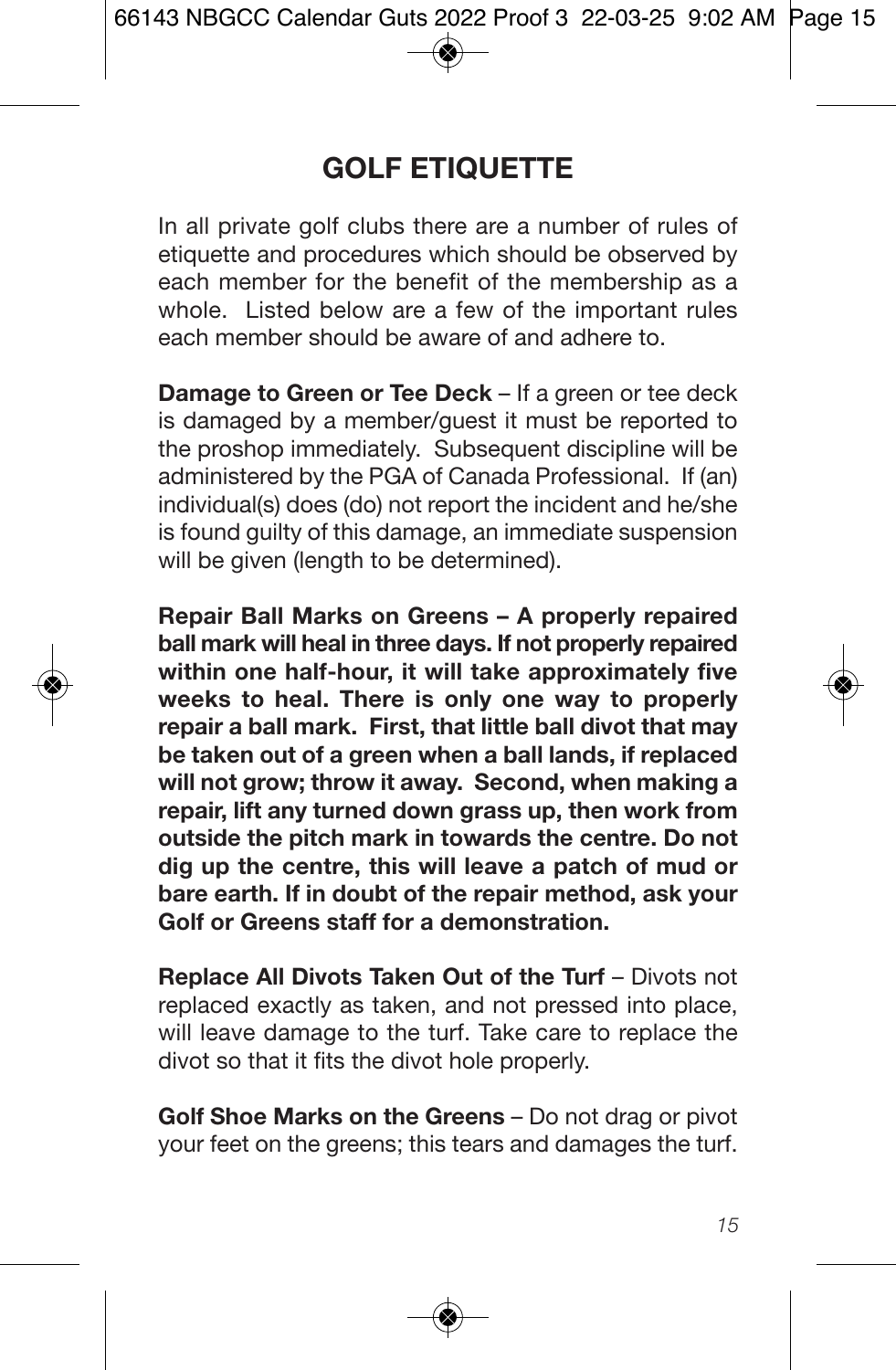After putting out, any noticeable marks should be tapped down with your putter head, especially near the cup.

**Flag Sticks** – When removing or replacing a flagstick, take care not to damage the turf. Place the flagstick either on the green, green apron or off the green.

**Rake Sand Traps** – All holes in traps should be raked smooth. This not only includes foot prints, but also the mark made from the ball entering the trap and the mark made by the club head when hitting the ball from the trap. **Rakes should be left inside traps.**

**Power Carts** – **must not be driven within 25 feet of greens and tees and should remain on paths or roadways as much as possible; in all cases avoid roped off areas, soft spots, seeded areas, ditches. This includes medical exemptions.** Avoid fast starts and obey cart directional signs. The course Superintendent and the Director of Golf determine when carts may be used without causing undue damage to the course.

**Pull Carts** – under no circumstances are to be taken through bunkers, between bunkers and the putting surface, onto the tees or within 25 feet of the greens.

Please be patient with our grounds Maintenance Personnel, particularly while they are cutting the greens. If the pin is out during cutting please wait until it is replaced to proceed. Hitting into our staff, as hitting into anyone is very dangerous.

## **GOLF FACILITIES**

The Club retains a Golf Professional to provide members with important services such as instruction and professional advice pertaining to golf. A well-stocked Pro Shop is maintained for all members' golfing needs.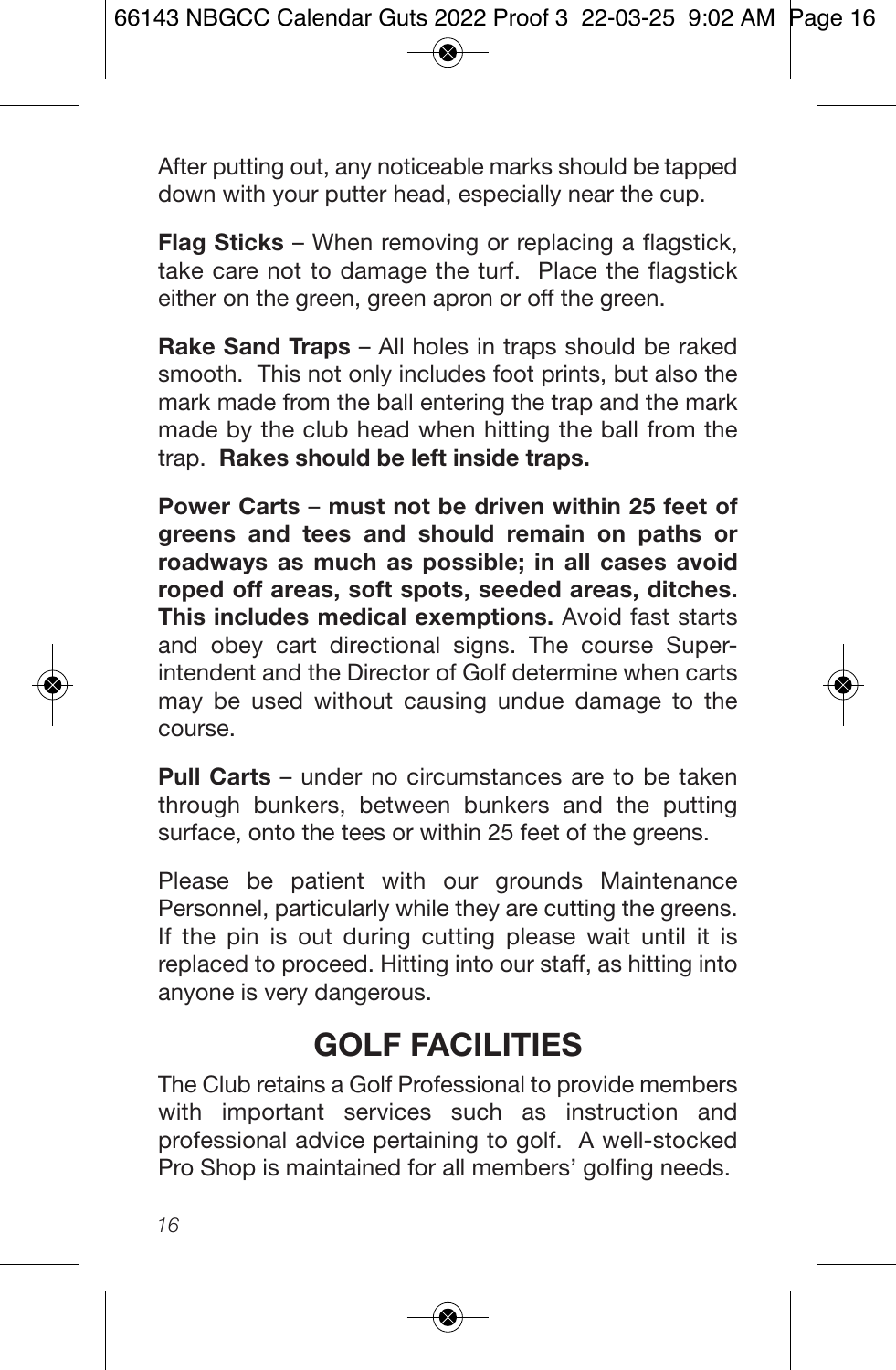# **DRIVING RANGE AND PRO SHOP**

The driving range, putting and chipping greens are there for the members' use.

Range balls are not to be removed from the driving range. Under no circumstances are range balls to be used on the golf course.

Proper practice methods, which limit damage to the teeing and practice areas, should be followed. Please consult the Pro Shop for advice.

## **HOLE-IN-ONE**

If you score a Hole-in-One, advise the Pro.

## **YOUR CLUB**

Children under the age of 10 are not allowed on the course.

Pay special attention to the Notice Boards for Golf and Social Events.

Club policies are put in place so that one person or group is treated equally. Such policies require constant refinements and are subject to change from time to time. As a member your input is essential in aiding the Board of Directors to keep our Club functioning. Members having suggestions or criticisms concerning the affairs or operation of the Club should advise the Board/Office in writing.

Your Club staff wishes to make your visits to the Club as enjoyable as possible but don't forget, they carry out the policies set by the Board of Directors.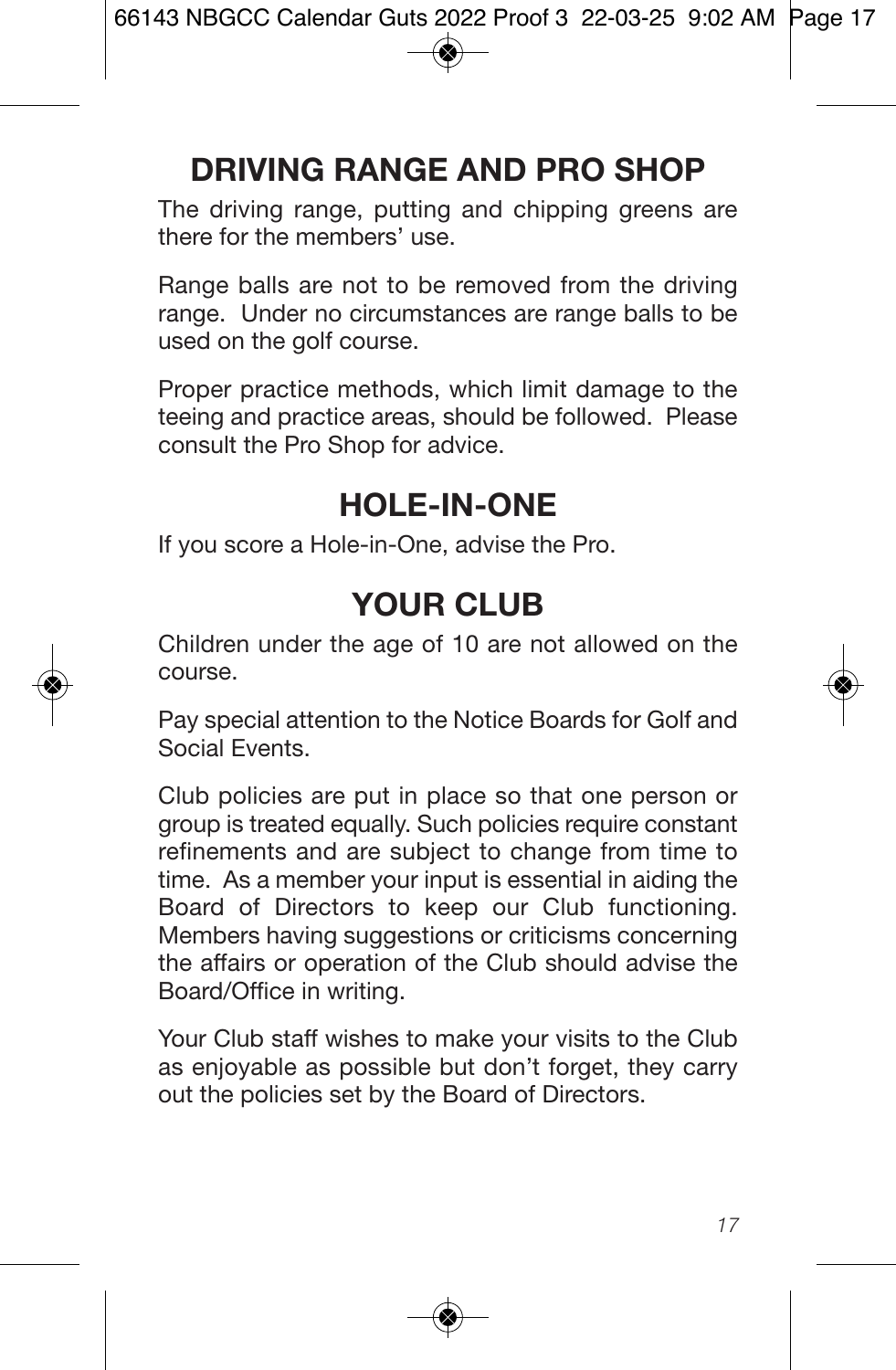# **APRIL 2022**

|                 | House Event   | Q<br>Ladies' Night | $\sigma$ Men's Night | Φ               | G<br>Mixed Night    | Pre Jr.         |
|-----------------|---------------|--------------------|----------------------|-----------------|---------------------|-----------------|
| <b>SUNDAY</b>   | <b>MONDAY</b> | <b>TUESDAY</b>     | WEDNESDAY            | <b>THURSDAY</b> | <b>FRIDAY</b>       | <b>SATURDAY</b> |
|                 |               |                    |                      |                 | 1                   | $\mathbf{2}$    |
| 3<br>Easter     | 4             | 5                  | 6                    | 7               | 8<br>House<br>Event | 9               |
| 10              | 11            | 12                 | 13                   | 14              | 15                  | 16              |
| $\overline{17}$ | 18            | 19                 | 20                   | 21              | 22                  | 23              |
| 24              | 25            | 26                 | 27                   | 28              | 29                  | 30              |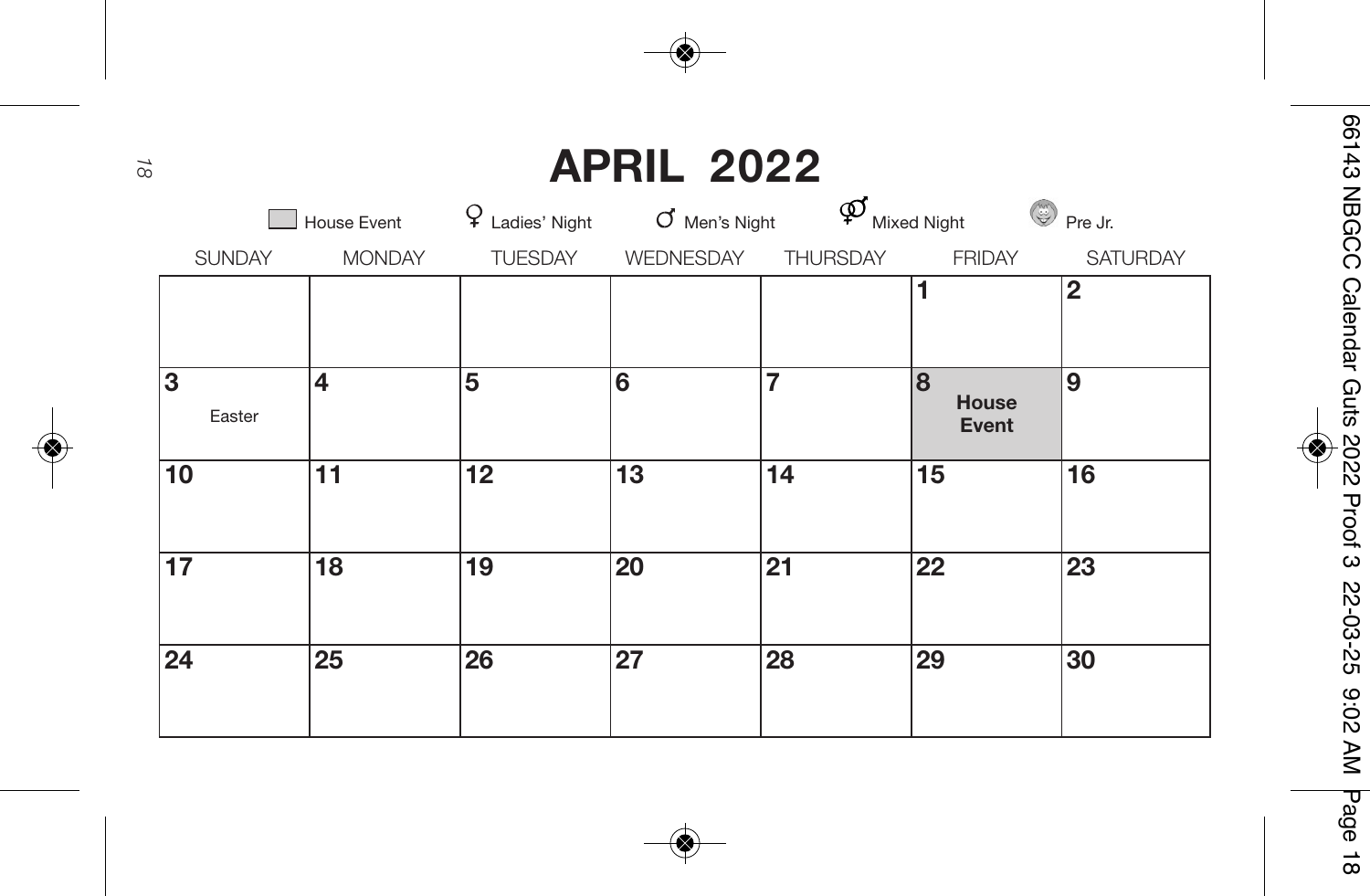# **MAY 2022**

|                                              | <b>House Event</b>                          | Ladies' Night      | Ο<br>Men's Night | ൕ                  | ٥<br><b>Mixed Night</b>                 | Pre Jr.                                |
|----------------------------------------------|---------------------------------------------|--------------------|------------------|--------------------|-----------------------------------------|----------------------------------------|
| <b>SUNDAY</b>                                | <b>MONDAY</b>                               | <b>TUESDAY</b>     | WEDNESDAY        | <b>THURSDAY</b>    | <b>FRIDAY</b>                           | <b>SATURDAY</b>                        |
| 1                                            | $\overline{2}$<br>G<br>$6:00 - 7:00$ PM     | 3                  | 4                | 5                  | 6                                       | 7                                      |
| 8<br>Mother's Day                            | 9<br>⊜<br>$6:00 - 7:00$ PM                  | 10                 | 11               | 12                 | 13                                      | 14                                     |
| 15                                           | 16<br>۳<br>$6:00 - 7:00$ PM                 | 17                 | 18               | 19                 | 20                                      | 21                                     |
| 22                                           | 23<br>۳<br>$6:00 - 7:00$ PM<br>Victoria Day | 24<br>¥<br>Opening | 25               | 26<br>Opening<br>O | 27<br>Opening<br>Mixed<br>Φ<br>Twilight | 28<br>Men's<br>Opening Stag<br>1:00 PM |
| 29<br>Ladies<br>Opening Field Day<br>1:00 PM | 30<br>۳<br>$6:00 - 7:00$ PM                 | 31<br>Q            |                  |                    |                                         |                                        |

*1 9*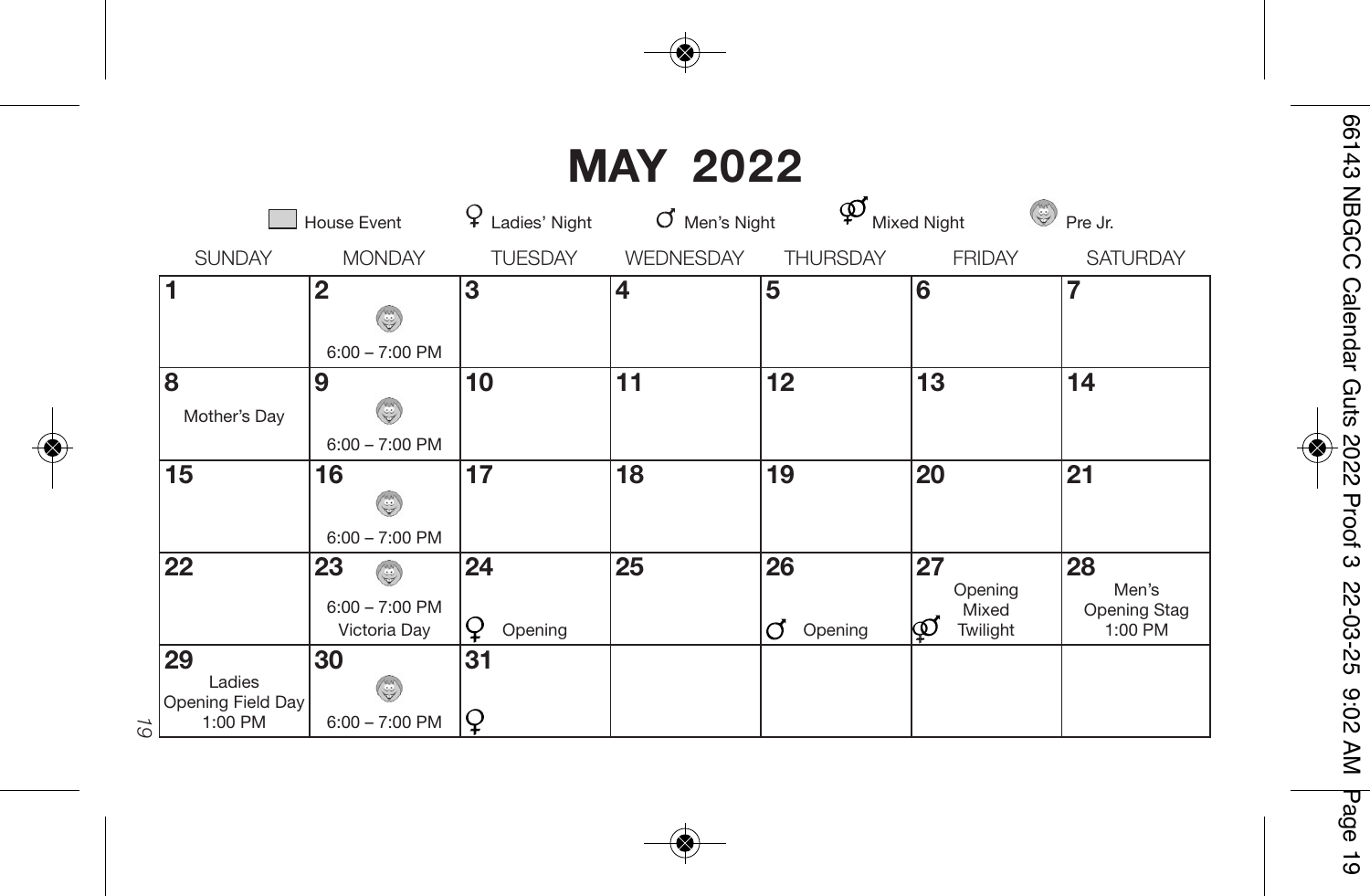# **JUNE 2022**

|                                                    | House Event                                              | Ladies' Night  | Men's Night | ര                 | <b>Mixed Night</b>                                                 | Pre Jr.                                                             |
|----------------------------------------------------|----------------------------------------------------------|----------------|-------------|-------------------|--------------------------------------------------------------------|---------------------------------------------------------------------|
| <b>SUNDAY</b>                                      | <b>MONDAY</b>                                            | <b>TUESDAY</b> | WEDNESDAY   | <b>THURSDAY</b>   | <b>FRIDAY</b>                                                      | <b>SATURDAY</b>                                                     |
|                                                    |                                                          | Q              |             | $\mathbf{2}$<br>O | 3<br>Northern Honda<br>Mixed Invitational<br><b>Practice Round</b> | 4<br>Northern Honda<br>Mixed Invitational<br>Day 1                  |
| 5<br>Northern Honda<br>Mixed Invitational<br>Day 2 | 6<br>$\sum_{i=1}^{N}$<br>Closing BBQ<br>$6:00 - 7:00$ PM | 7<br>Q         | 8           | 9<br>d            | 10<br>Mixed<br>Twilight<br>Φ                                       | 11                                                                  |
| 12                                                 | 13<br>Ω<br>Senior<br><b>Ryder Cup</b>                    | 14<br>Q        | 15          | 16<br>d           | 17                                                                 | 18<br>Men's<br>Pot O' Gold<br>1:00 PM Shotqun                       |
| 19<br>Father's Day                                 | 20<br>One Kids' Place<br>Tournament                      | 21<br>Q        | 22          | 23<br>Ø           | 24<br>Assante<br><b>Practice Round</b>                             | 25<br>Assante<br>Ladies' Invitational Ladies' Invitational<br>Day 1 |
| 26<br>Assante<br>Ladies' Invitational<br>Day 2     | 27                                                       | 28<br>Q        | 29          | 30<br>റ           |                                                                    |                                                                     |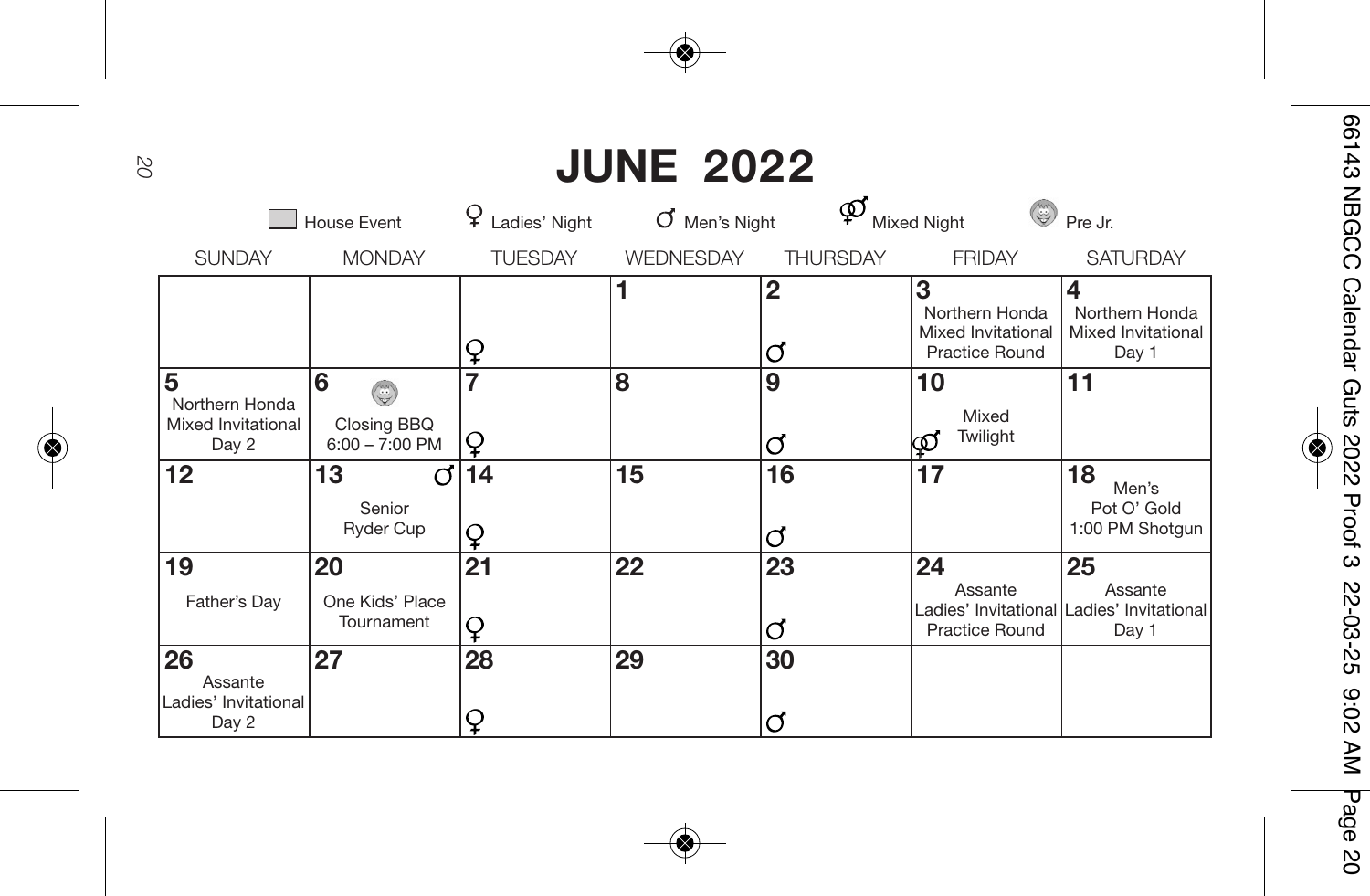# **JULY 2022**

|                                                          | House Event               | Ladies' Night                           | Men's Night      | ₽                                                    | <b>Mixed Night</b>                                                      | Pre Jr.                                                                    |
|----------------------------------------------------------|---------------------------|-----------------------------------------|------------------|------------------------------------------------------|-------------------------------------------------------------------------|----------------------------------------------------------------------------|
| <b>SUNDAY</b>                                            | <b>MONDAY</b>             | <b>TUESDAY</b>                          | <b>WEDNESDAY</b> | <b>THURSDAY</b>                                      | <b>FRIDAY</b>                                                           | <b>SATURDAY</b>                                                            |
|                                                          |                           |                                         |                  |                                                      | Canada Day                                                              | $\mathbf{2}$                                                               |
| 3                                                        | 4<br>Q<br>Member-Member   | 5<br>Junior Clinic<br>$8:00 - 9:00$ AM  | 6                | 7<br>Ø                                               | 8<br><b>Bill Morland</b><br>Men's Invitational<br><b>Practice Round</b> | 9<br><b>Bill Morland</b><br>Men's Invitational<br>Day 1                    |
| 10<br><b>Bill Morland</b><br>Men's Invitational<br>Day 2 | 11<br>Member-Member<br>Q  | 12<br>Junior Clinic<br>$8:00 - 9:00$ AM | 13               | 14<br>Junior Girls Clinic<br>10:00 - 11:00 AM<br>O   | 15<br><b>Mixed Twilight</b><br>φ                                        | $16$ Mike & Lori's<br>No Frills<br>Junior Invitational<br><b>Tee Times</b> |
| 17<br>Parent-Child                                       | 18<br>Senior Invitational | 19<br>Junior Clinic<br>$8:00 - 9:00$ AM | 20               | 21<br>Junior Girls Clinic<br>$10:00 - 11:00$ AM<br>റ | 22                                                                      | 23<br>Macpherson<br>Member / Guest<br>1:00 PM Shotqun                      |
| 24<br>31<br>21                                           | 25<br>Hands<br>Tournament | 26<br>Junior Clinic<br>$8:00 - 9:00$ AM | 27               | 28<br>Junior Girls Clinic<br>$10:00 - 11:00$ AM<br>O | 29                                                                      | 30                                                                         |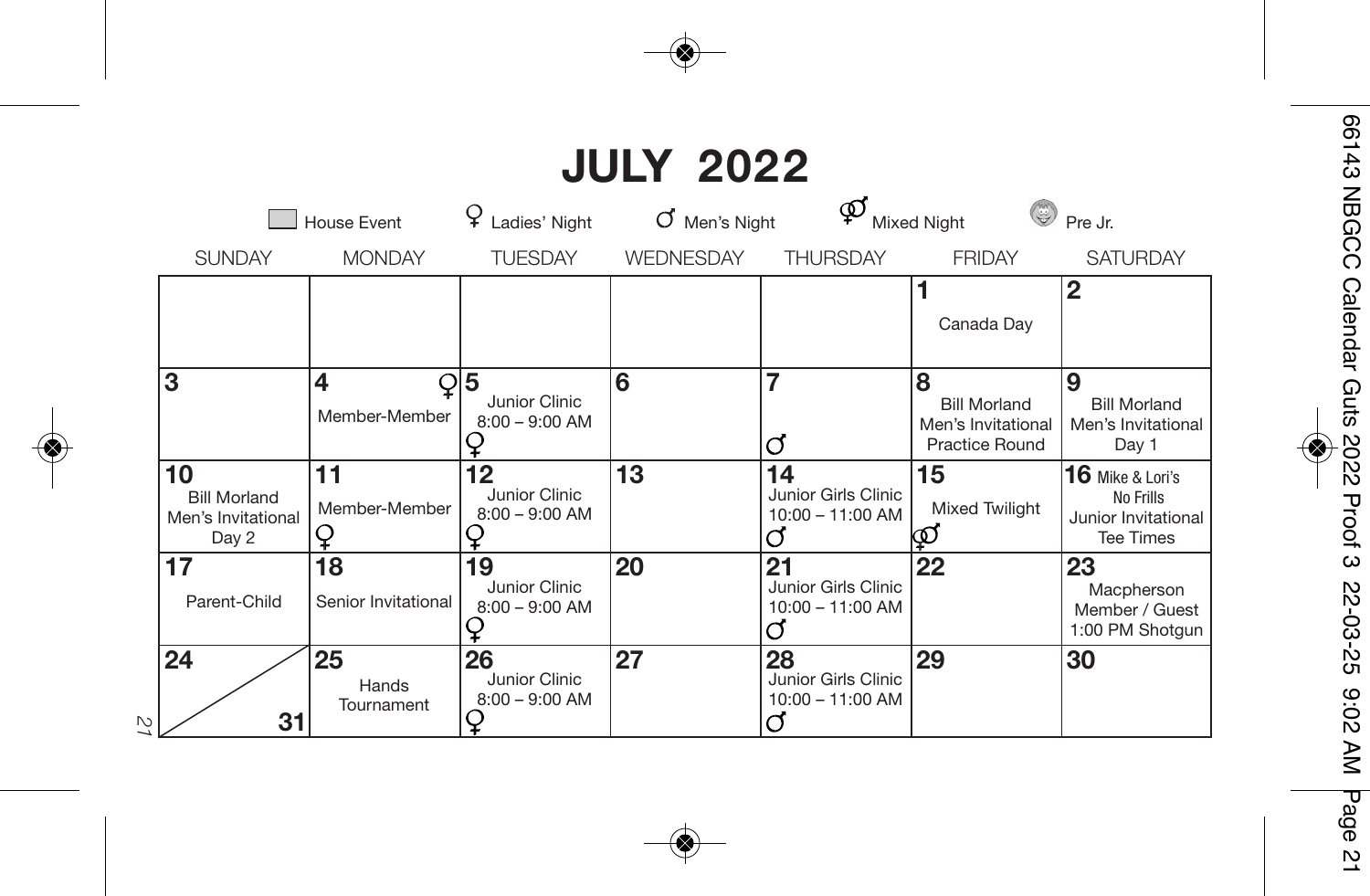# **AUGUST 2022**

|                                                                    | <b>House Event</b>              | Ladies' Night                                           | Men's Night      | ര                                                   | Mixed Night               | Pre Jr.                                                         |
|--------------------------------------------------------------------|---------------------------------|---------------------------------------------------------|------------------|-----------------------------------------------------|---------------------------|-----------------------------------------------------------------|
| <b>SUNDAY</b>                                                      | <b>MONDAY</b>                   | <b>TUESDAY</b>                                          | <b>WEDNESDAY</b> | <b>THURSDAY</b>                                     | <b>FRIDAY</b>             | <b>SATURDAY</b>                                                 |
|                                                                    | Civic Holiday                   | $\mathbf{2}$<br>Junior Clinic<br>$8:00 - 9:00$ AM       | 3                | 4<br>Junior Girls Clinic<br>$10:00 - 11:00$ AM<br>∩ | 5<br>Mixed Twilight<br>φ  | 6                                                               |
| 7                                                                  | 8<br>Q<br>Ladies<br>C. Bell Cup | 9<br>Q.<br>Junior Clinic<br>$8:00 - 9:00$ AM            | 10               | Junior Girls Clinic<br>$10:00 - 11:00$ AM<br>Ο      | 12                        | 13                                                              |
| 14                                                                 | 15                              | 16<br>Junior Club<br>Championship<br>Qualifying 9-11 AM | 17               | 18<br>O                                             | 19                        | 20 Jr. Match Play<br>Ladies/Men's<br>Club Championship<br>Day 1 |
| 21<br>Jr. Match Plav<br>Ladies/Men's<br>Club Championship<br>Day 2 | 22                              | 23<br>Final<br>Junior Clinic<br>$8:00 - 9:00$ AM        | 24               | 25<br>đ                                             | 26<br>Mixed Twilight<br>φ | 27<br>Sweet '16' / + E '8'<br>Ladies Match                      |
| 28<br>Sweet '16' / + E '8'<br>Ladies Match                         | 29                              | 30<br>Q                                                 | 31               |                                                     |                           |                                                                 |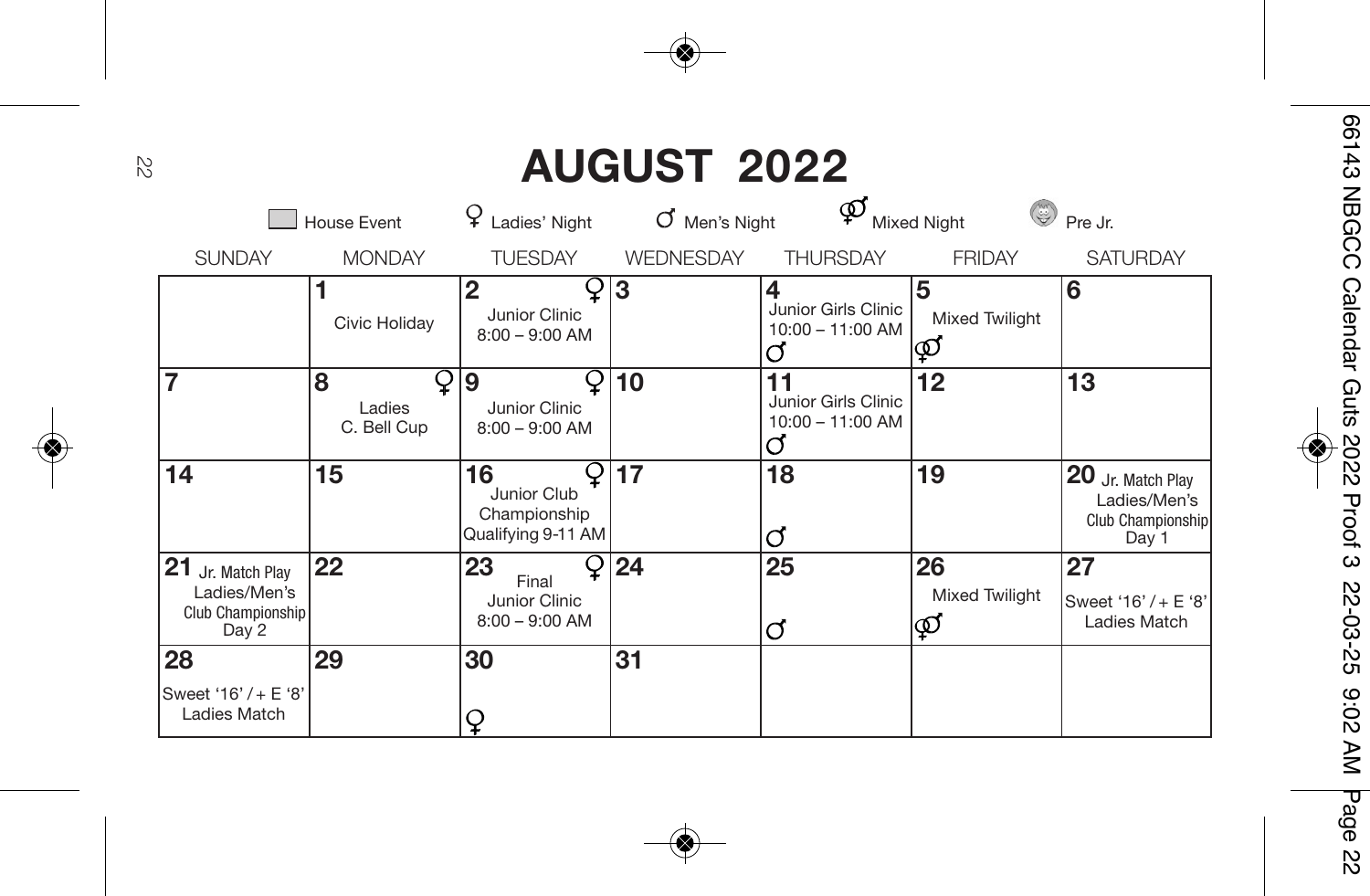# **SEPTEMBER 2022**

|                                    | <b>House Event</b>                | Q<br>Ladies' Night | σ<br>Men's Night | φ                  | $\mathbb{G}$<br><b>Mixed Night</b>      | Pre Jr.                             |
|------------------------------------|-----------------------------------|--------------------|------------------|--------------------|-----------------------------------------|-------------------------------------|
| <b>SUNDAY</b>                      | <b>MONDAY</b>                     | <b>TUESDAY</b>     | WEDNESDAY        | <b>THURSDAY</b>    | <b>FRIDAY</b>                           | <b>SATURDAY</b>                     |
|                                    |                                   | Q                  |                  | 1<br>đ             | $\overline{2}$                          | 3<br>Men's<br>President's<br>2 Ball |
| 4                                  | 5<br>Labour Day                   | 6<br>Closing<br>Q  | 7                | 8<br>đ             | 9                                       | 10                                  |
| 11<br>Ladies<br>Solheim Cup        | 12<br>GAO<br>2-Man<br>Qualifier   | 13                 | 14               | 15<br>đ            | 16                                      | 17                                  |
| 18<br>Ladies'<br>Closing Field Day | 19<br>North Bay<br>Open           | 20                 | 21               | 22<br>Closing<br>റ | 23<br>Closing<br>Mixed<br>Twilight<br>φ | 24<br>Men's<br>Closing<br>Stag<br>റ |
| 25<br>Ų                            | 26<br><b>NOPGA</b><br>Fall Pro-Am | 27                 | 28               | 29                 | 30                                      |                                     |

*2 3*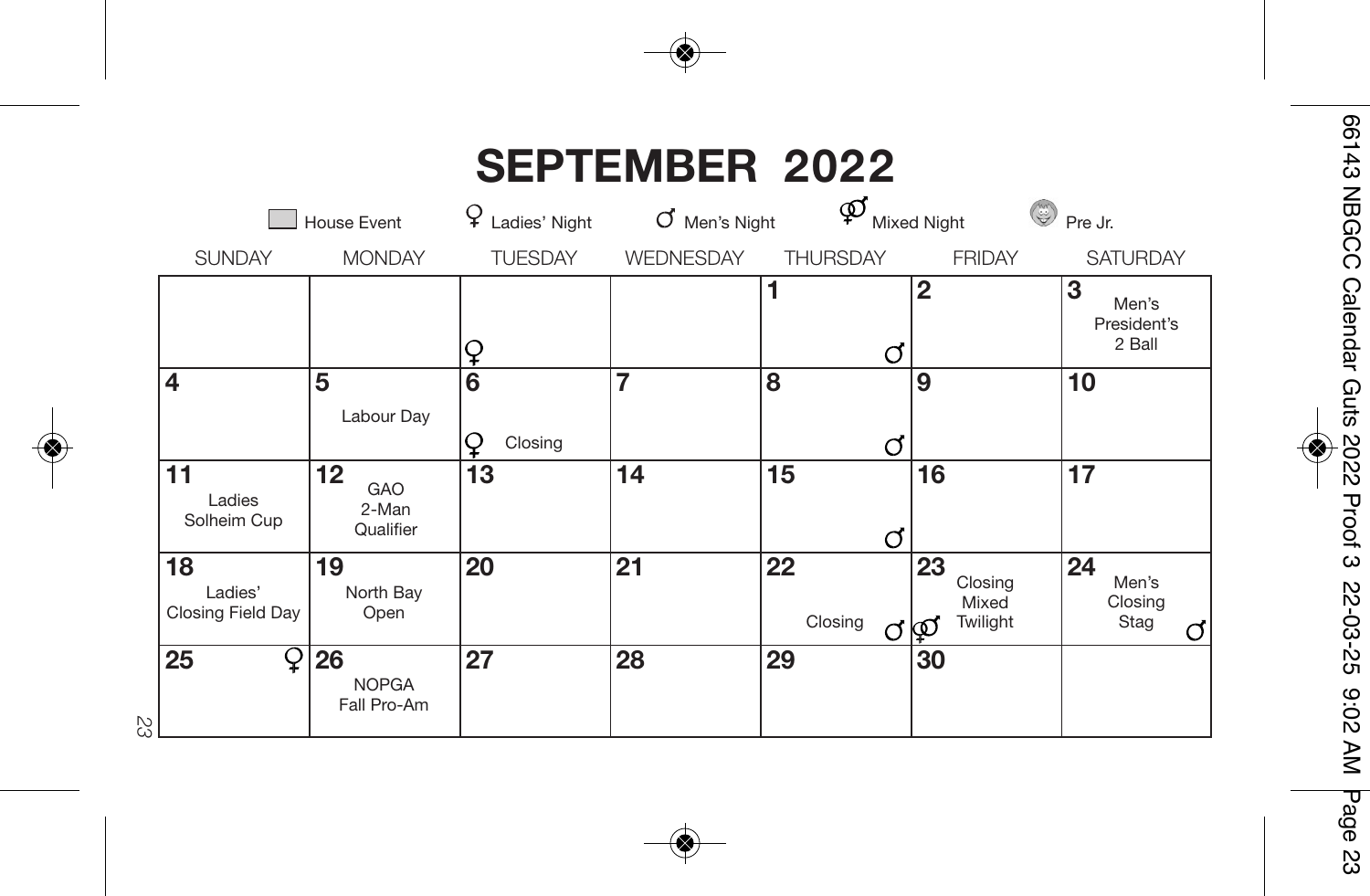# **OCTOBER 2022**

|               | House Event            | Q<br>Ladies' Night      | O Men's Night | $\varphi$       | G<br>Mixed Night                         | Pre Jr.                    |
|---------------|------------------------|-------------------------|---------------|-----------------|------------------------------------------|----------------------------|
| <b>SUNDAY</b> | <b>MONDAY</b>          | <b>TUESDAY</b>          | WEDNESDAY     | <b>THURSDAY</b> | <b>FRIDAY</b>                            | <b>SATURDAY</b>            |
|               |                        |                         |               |                 |                                          | 1                          |
| 2             | 3                      | $\overline{\mathbf{4}}$ | 5             | 6               | 7                                        | 8                          |
| و             | 10<br>Thanksgiving Day | 11                      | 12            | 13              | 14                                       | 15<br>Hole In One<br>Party |
| 16            | 17                     | 18                      | 19            | 20              | 21<br>Men's<br>Tuff 'n' Puff<br>$\sigma$ | 22                         |
| 23            | 24                     | 25                      | 26            | 27              | 28                                       | 29                         |
| 30            | 31<br>Halloween        |                         |               |                 |                                          |                            |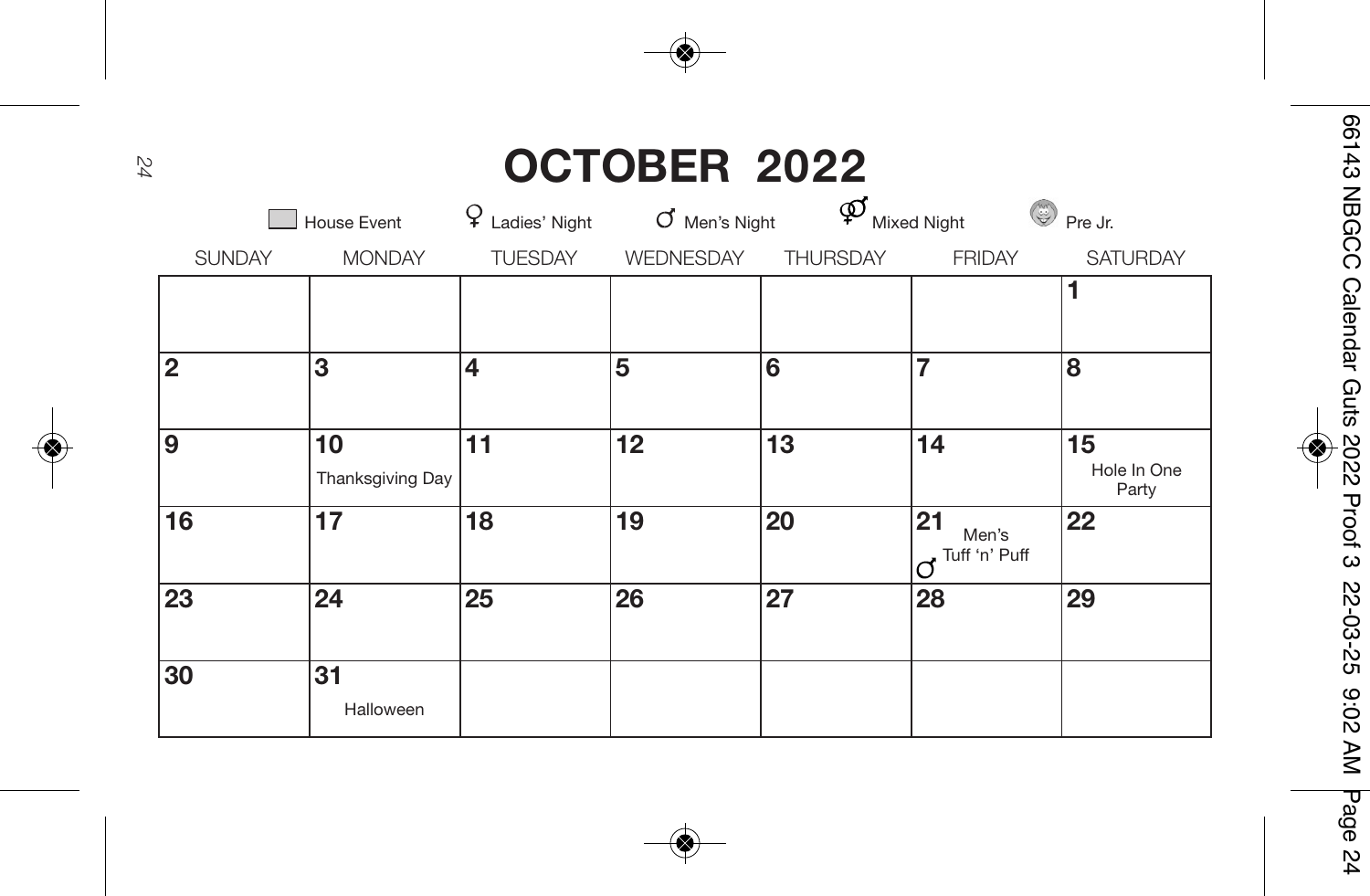## **NORTH BAY GOLF & COUNTRY CLUB'S "ADOPT A HOLE" PROGRAM**

In order to increase the playability and enjoyment of our great course we require the co-operation and participation of all our golfing members. To that end, our Club is initiating an "Adopt A Hole" program.

HOWEVER, THIS PROGRAM IS NOT DESIGNED TO RELIEVE EACH GOLFER OF HIS/HER RESPONSIBILITY TO FIX BALL MARKS, PROPERLY RAKE BUNKERS AND PICK UP BROKEN TEES AND GARBAGE ON ALL HOLES.

The holes have been assigned alphabetically with consideration to the number of traps etc on each hole. We ask you to take special pride in the condition of your hole by doing the following:

- Throw broken and discarded tees in the garbage or rough
- Pick up any garbage you see
- Replace any poorly replaced or loose divots while walking on the fairway
- Check the bunker sand rake any poorly or unraked bunkers. Proper raking requires 2 hands.
- Fix any and all ball marks on the greens while you are waiting to putt

Your Director of Golf and Superintendent thank you for your co-operation.

| Last name<br>begins with: | hole(s) | Assigned Last name<br>begins with: | Assigned<br>hole(s) |
|---------------------------|---------|------------------------------------|---------------------|
|                           |         | 1&J 11                             |                     |
| $B$ 2&3                   |         | K&L12                              |                     |
| $C$ 4&5                   |         | M 13                               |                     |
| $D$ 6                     |         | N, O, P, and Q $$ 14               |                     |
|                           |         | R. 15                              |                     |
| G8&9                      |         | $S$ 16                             |                     |
| H10                       |         | T&U 17                             |                     |
|                           |         | V. W. X. Y and Z  18               |                     |